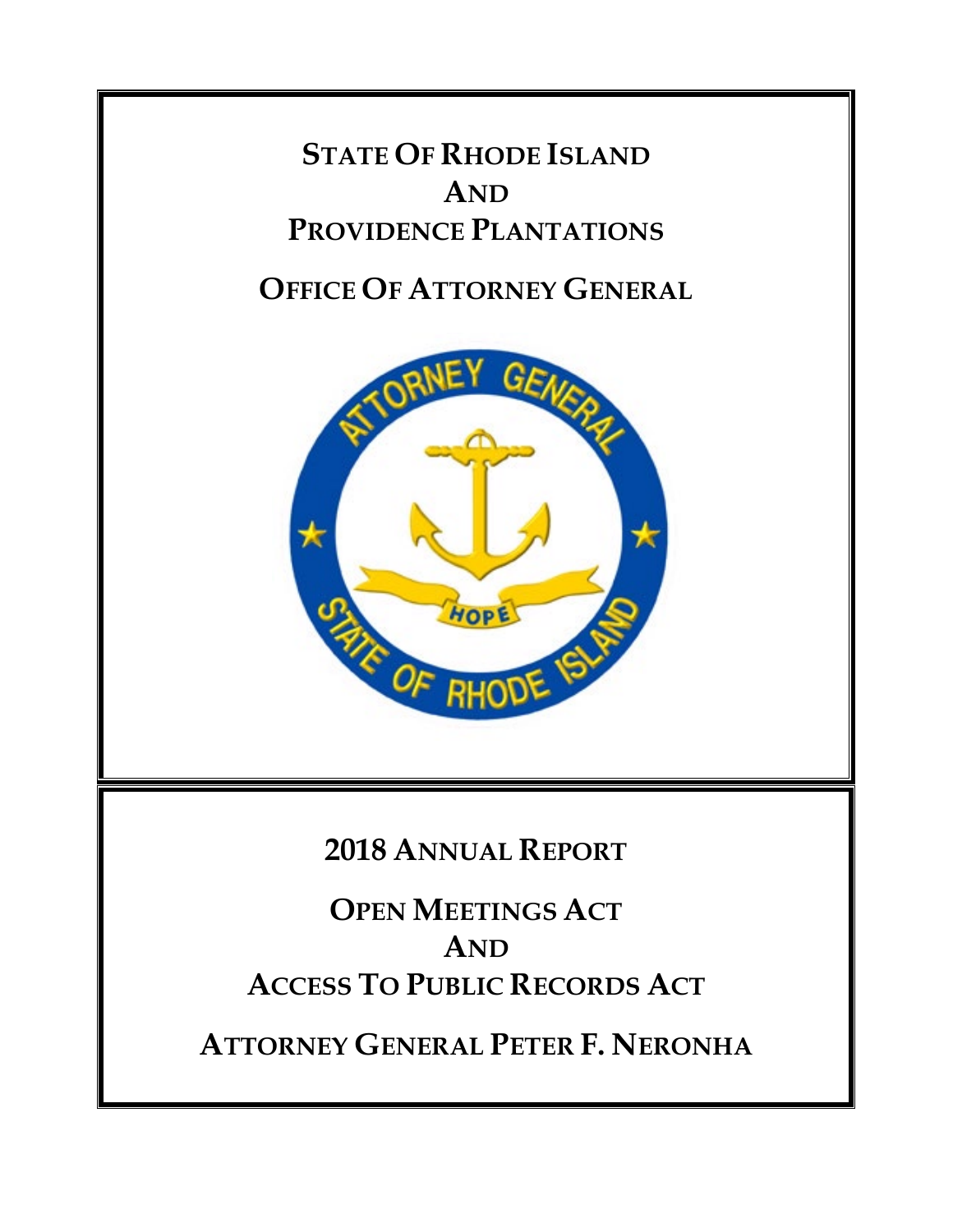# OPEN MEETINGS ACT



# ANNUAL REPORT 2018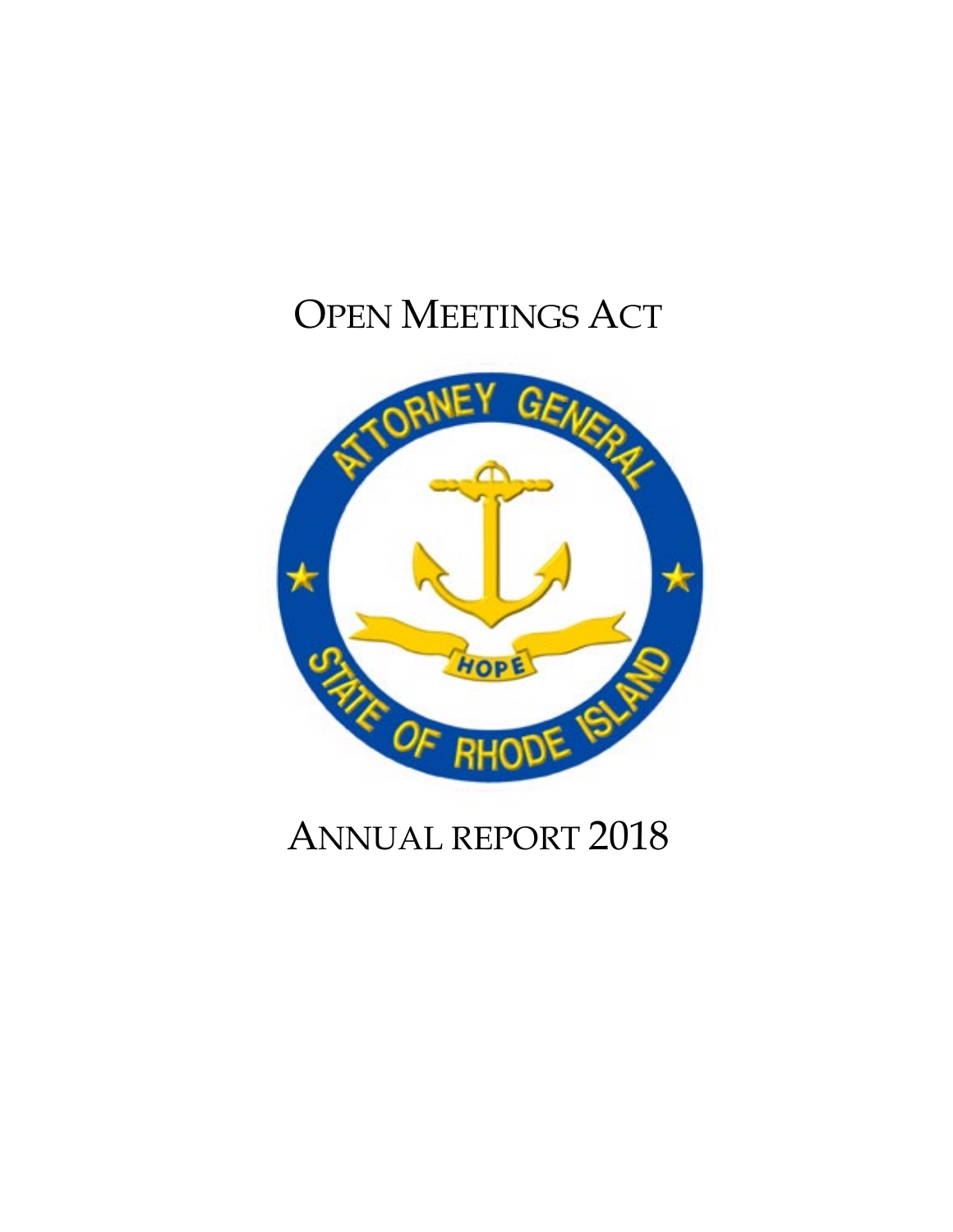#### **ATTORNEY GENERAL'S ANNUAL REPORT**

# **OF COMPLAINTS RECEIVED PURSUANT TO RHODE ISLAND GENERAL LAWS SECTION 42-46-1 ET. SEQ., THE OPEN MEETINGS ACT**

Rhode Island General Laws Section 42-46-11 requires that the Attorney General submit to the Legislature an annual report summarizing the complaints received pursuant to the Open Meetings Act, including the number of complaints found to be meritorious and the action taken by the Attorney General in response to each complaint. On occasion, the Attorney General will issue one finding or advisory opinion in response to multiple similar complaints or requests for advisory opinions, resulting in a discrepancy between complaints received and findings/advisory opinions issued. Additionally, advisory opinions may be issued in response to requests received in the prior year, resulting in a discrepancy between the number of requests received and opinions issued. The Attorney General is pleased to submit the following information concerning the calendar year 2018.

#### **STATISTICS**

| OPEN MEETINGS ACT COMPLAINTS RECEIVED:                                       | 50 |
|------------------------------------------------------------------------------|----|
| FINDINGS ISSUED BY THE ATTORNEY GENERAL:                                     | 32 |
| <b>VIOLATIONS FOUND:</b><br><b>WARNINGS ISSUED:</b><br>LITIGATION INITIATED: |    |
| <b>WRITTEN ADVISORY OPINIONS:</b>                                            |    |
| <b>REQUESTS RECEIVED:</b>                                                    |    |
| <b>ADVISORY OPINIONS ISSUED:</b>                                             |    |

#### **VIOLATIONS FOUND/WARNINGS ISSUED**

The Attorney General issued warnings in the following cases as a result of having found that they violated the Open Meetings Act:

| OM 18-01 | Caldwell v. East Greenwich Town Council / McNamara v. East         |
|----------|--------------------------------------------------------------------|
|          | Greenwich Town Council                                             |
| OM 18-02 | Aveyard v. East Greenwich Town Council / Kitchin v. East Greenwich |
|          | Town Council                                                       |
| OM 18-08 | Roberts v. Woonsocket Board of Assessment Review                   |
| OM 18-10 | Langseth v. Air Service Development Council                        |
| OM 18-13 | Belmore v. Newport City Council                                    |
| OM 18-14 | Sinapi v. Warwick School Committee                                 |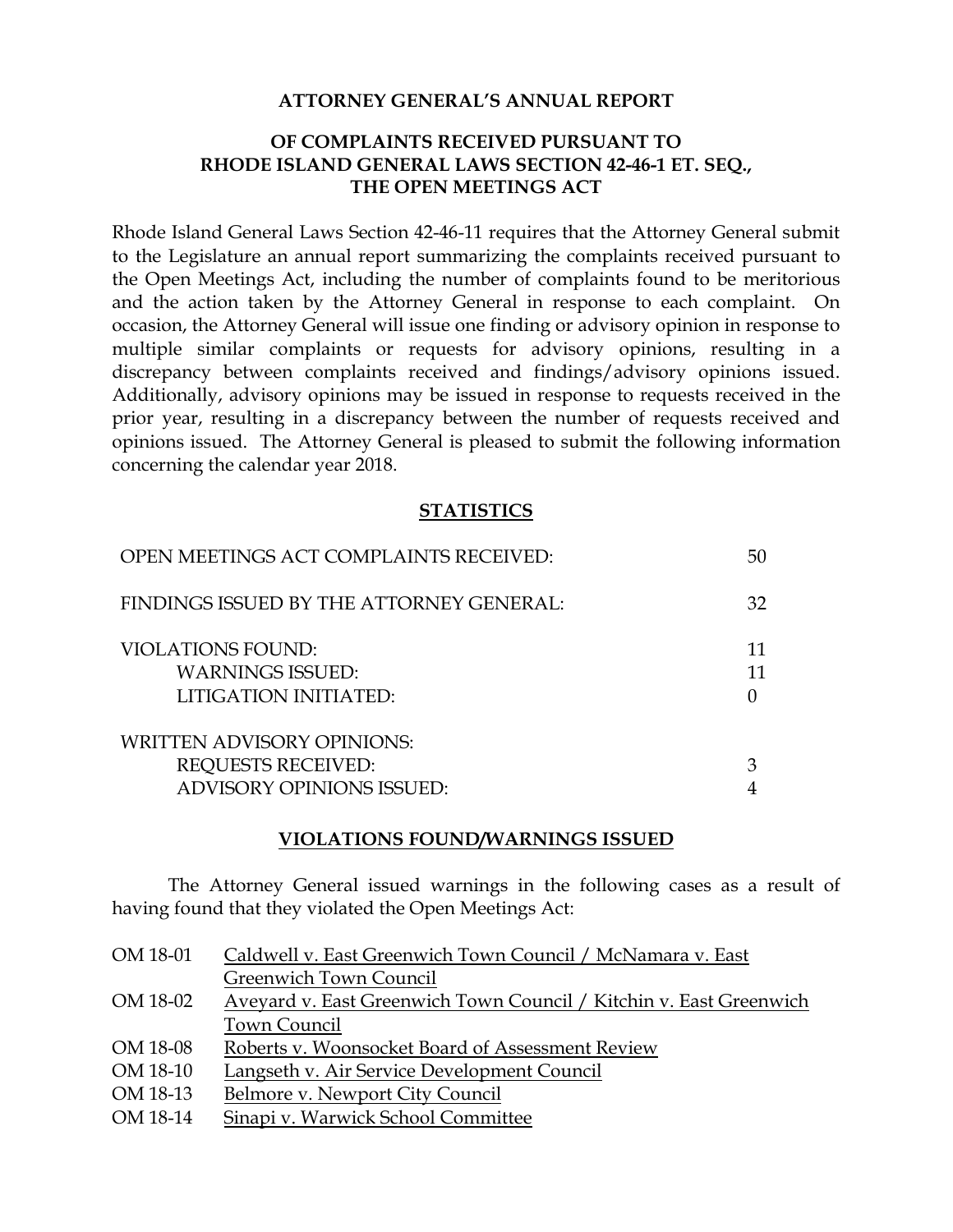- OM 18-15 Davis v. Cranston City Council
- OM 18-22 McCutcheon v. Pascoag Fire District
- OM 18-24 Clifford v. North Smithfield Municipal Building Review Task Force
- OM 18-28 Goodness v. Davies Career and Technical High School
- OM 18-31 Spodnik v. West Warwick Town Council

# **VIOLATIONS FOUND/LAWSUIT FILED**

\* \* \*

Summaries of all findings/written advisory opinions issued are attached hereto.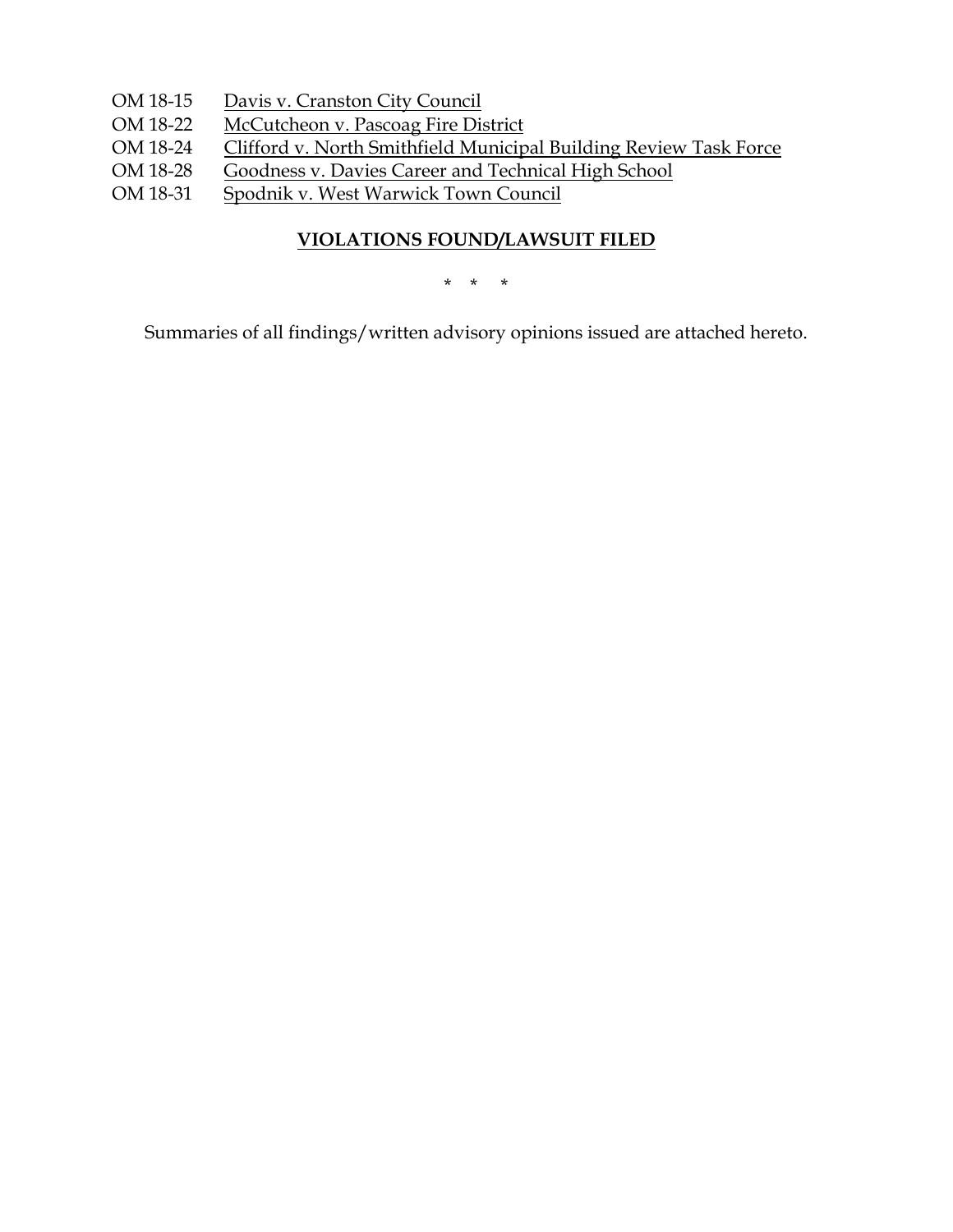#### **OPEN MEETINGS ACT FINDINGS – 2018**

# **OM 18-01 Caldwell v. East Greenwich Town Council / McNamara v. East Greenwich Town Council**

Complainants alleged that the Town Council violated the OMA when a rolling quorum occurred outside the public purview and when an agenda item on the Town Council's July 17, 2017 meeting failed to sufficiently specify "the nature of the business to be discussed." R.I. Gen. Laws § 42- 46-6(b). With respect to the rolling quorum allegation, the Town Council submitted uncontroverted evidence in affidavit form that none of the Town Council members discussed or were told the thoughts, actions, or opinions of any other members of the Town Council. With no evidence of a "collective discussion," we did not find a rolling quorum and, consequently, did not find an OMA violation. With respect to the notice allegation, consistent with Rhode Island Supreme Court precedent, we found that the agenda item "Town Manager's Report" provided no indication that collective bargaining agreements would be discussed. Therefore, the Town Council violated the OMA. However, we did not find evidence of a willful or knowing violation and no action was taken under this agenda item.

VIOLATION FOUND. *Issued January 12, 2018.*

## **OM 18-02 Aveyard v. East Greenwich Town Council / Kitchin v. East Greenwich Town Council**

The Complainants alleged that the Town Council violated the OMA when it voted to terminate their respective positions at its June 26, 2017 executive session meeting, yet the agenda was not specific enough to adequately inform the public of the nature of the business to be discussed. The agenda indicated that the Town Council would convene into executive session pursuant to R.I. Gen. Laws § 42-46-5(a)(2), "[s]essions pertaining to collective bargaining or litigation, or work session pertaining to collective bargaining or litigation." Our review of the meeting minutes revealed that the discussion concerned a Town restructuring plan that included layoffs of municipal employees. The Town alleged this topic was proper for executive session since the Town Solicitor advised the Town Council members of any legal implications of terminating Town employees. We concluded, however, that after the Town Council discussed litigation issues that could have surrounded the terminations, the discussion and/or vote to implement its plan (and by extension Complainants' terminations) did not relate to "litigation." Since we found that the Town Council's executive session discussion and vote regarding the terminations violated the OMA, we directed the Town Council to reconsider its June 26, 2017 action at a properly noticed subsequent meeting.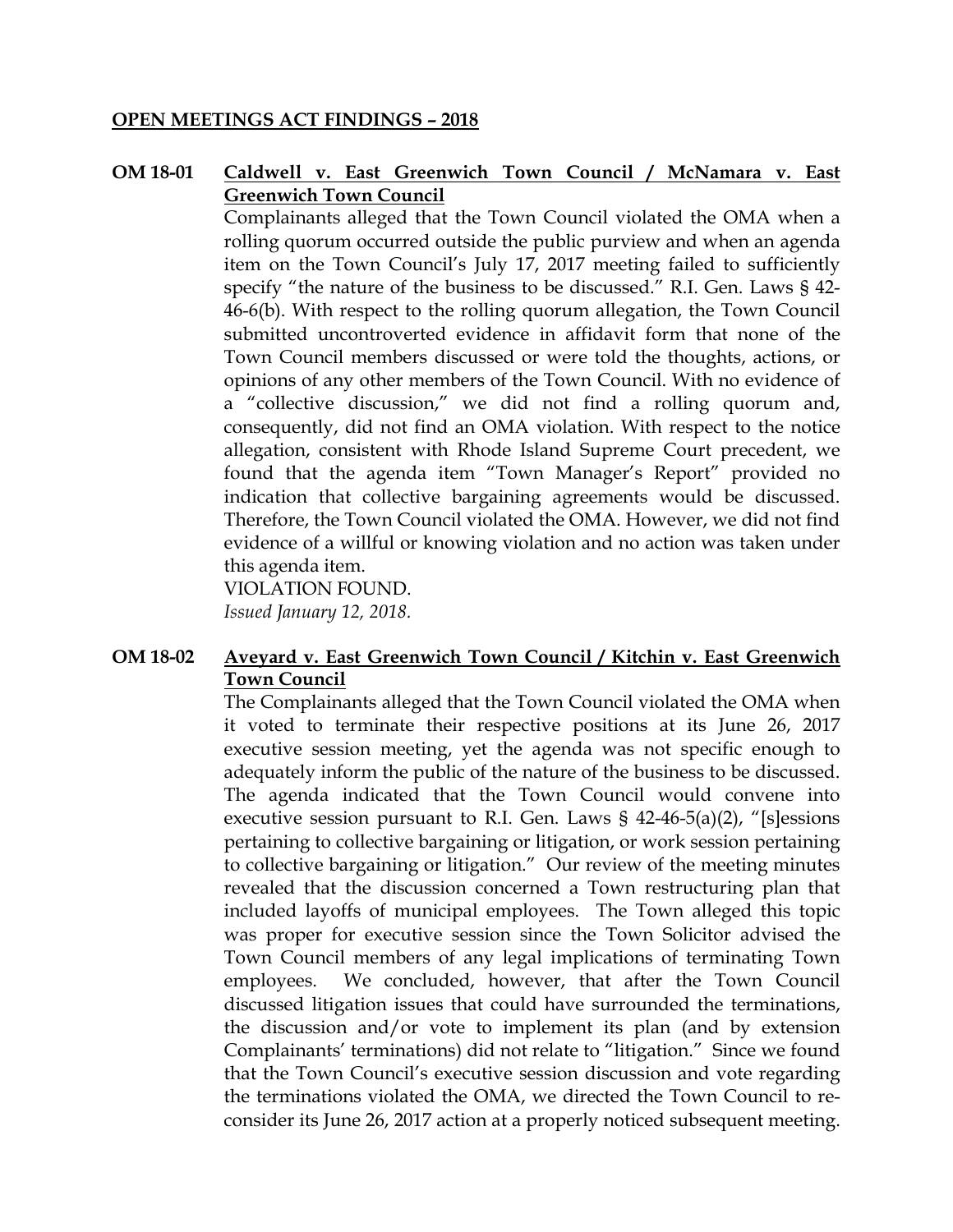We found no evidence to support the allegation that a quorum of the Town Council met outside the purview of a properly noticed public meeting on June 5, 2017, or on June 19, 2017. VIOLATION FOUND.

*Issued January 12, 2018.* 

## **OM 18-03 Salvatore v. Town of Cumberland**

The Complainant alleged that the Mayor's Advisory Council was a "public body" under the OMA and was meeting outside of the public purview. Based on Solas v. Emergency Hiring Council, 774 A.2d 820 (R.I. 2001) and Pontarelli v. Rhode Island Board Council on Elementary and Secondary Education, 151 A.3d 301 (R.I. 2016), we found that the Advisory Council is not a "public body" within the meaning of the OMA. We noted that the Advisory Council shares numerous key features with the CRC in Pontarelli: the Advisory Council is an "informal, strictly advisory committee"; there is no requirement that the Advisory Council meet pursuant to any set schedule or at any particular intervals; the Advisory Council was not created by executive order, cf. Solas, 774 A.2d at 825; and the Advisory Council's "sole function is to advise the [Mayor], who in turn has to make a recommendation to the council." These similarities with the CRC in Pontarelli conclusively place the Advisory Council outside of the OMA umbrella. Therefore, we found no violations. *Issued February 19, 2018.*

## **OM 18-04 Paul v. Coventry Planning Commission**

The Complainant alleged the Coventry Planning Commission violated the OMA when a quorum of the Commission met and discussed public business during the recess of one of its open meetings. Following the recess, the Commission Chairman announced that the Commission reached an agreement to continue the discussion and vote on a particular agenda item to a future meeting. Based upon this Office's review of the videotape, although it appeared that during the Commission's recess three (3) individuals spoke to the Chairman for approximately fifteen (15) seconds, it did not appear that a discussion occurred amongst a quorum of the Commission members. R.I. Gen. Laws § 42-46-2. Additionally, we noted that the subject-matter of this alleged meeting – rescheduling a meeting – likely falls outside the ambit of the OMA. See R.I. Gen. Laws §  $42-46-5(b)(1)$ .

*Issued February 20, 2018.*

## **OM 18-05 Furness v. Scituate Town Council**

Complainant alleged that a quorum of the Town Council regularly met outside of scheduled Town Council meetings regarding public business. Based on corroborated affidavits, we found no credible evidence that a quorum of the Town Council had met outside of the public purview.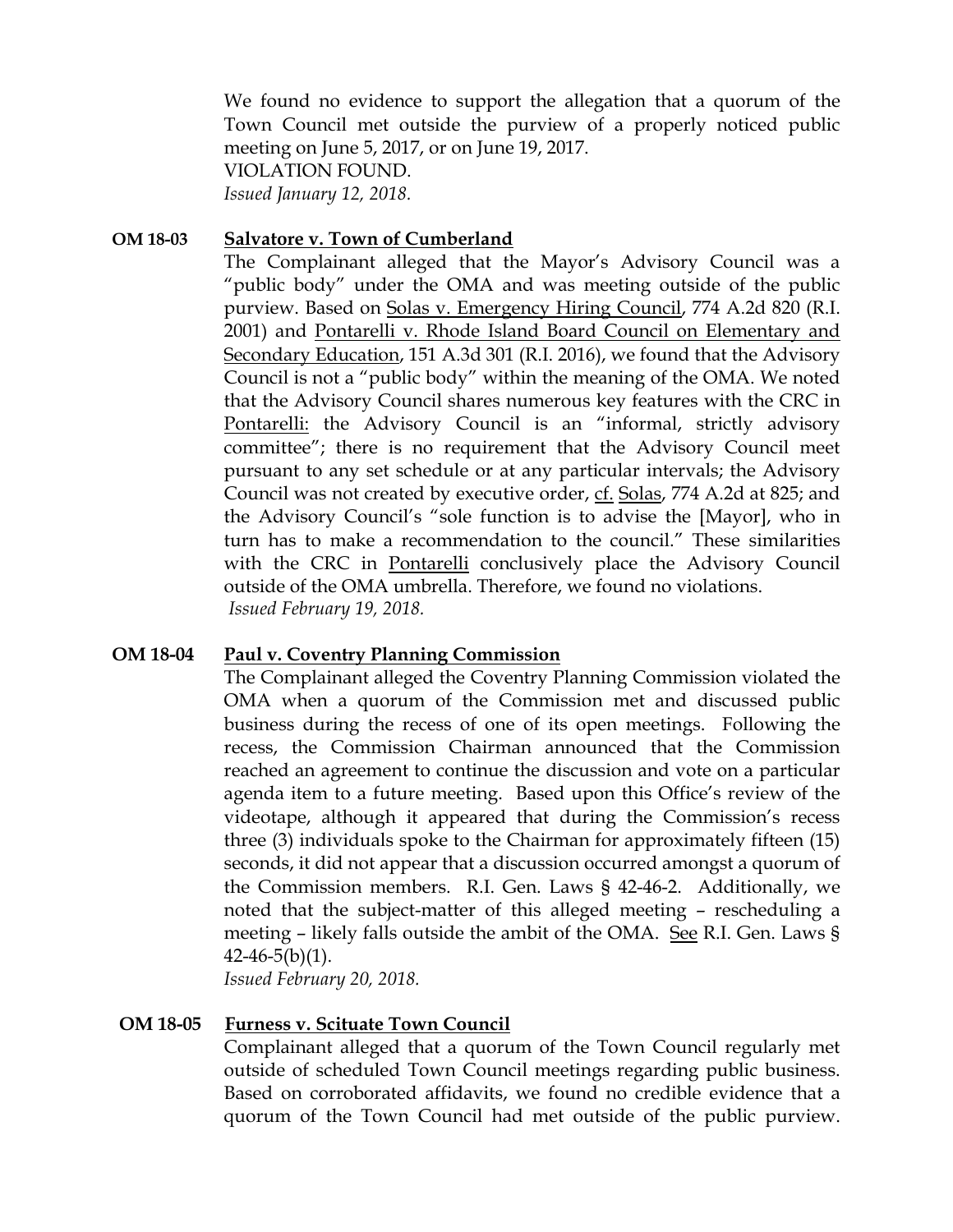Instead, it appeared that the Complainant's allegations were based on unsupported circumstantial evidence and inferences drawn from Facebook postings. Noting that this was insufficient, we found no violation.

*Issued March 14, 2018.*

# **OM 18-06 Westerly Residents for Thoughtful Development v. Westerly Town Council**

Complainant alleged that the Town Council violated the OMA when it changed an agenda item with less than forty-eight hours' notice and when an agenda item was insufficient. Because the Complainant did not provide any indication that the alleged violations specifically prevented her or other members of her organization from attending the meetings, and failed to provide any evidence that they were disadvantaged by the alleged violations, we found that Complainant had not met her burden under the Graziano standard. See R.I. Gen. Laws § 42-46-8(a); see also Graziano v. Rhode Island State Lottery Commission, 810 A.2d 215 (R.I. 2002). As such, we found that Complainant was not an "aggrieved" party and therefore had no standing to allege the OMA violations contained in her complaint. See Curt-Hoard v. Woonsocket School Board, OM 14-20. Notwithstanding, even assuming, arguendo, that the Complainant had standing to bring these allegations, we found no violations because there was no evidence that the agenda item was changed or that the agenda item failed to "fairly inform the public of the nature of the business to be discussed or acted upon[.]" Anolik v. Zoning Board of Review of the City of Newport, 64 A.3d 1171, 1175 (R.I. 2013). *Issued March 14, 2018.*

## **OM 18-07 Fernandes v. Foster Center Volunteer Fire Center**

**PR 18-07** The Complainant alleged that the FCVFC violated the OMA by failing to post sufficient notice and failing to post sufficient and/or timely meeting minutes for numerous meetings. With respect to these OMA allegations, Complainant provided no indication that these alleged defects specifically disadvantaged him, instead providing only conclusory assertions. Because bare assertions of interest are insufficient to demonstrate "aggrieved" status, we found that Complainant had not met his burden under the Graziano standard. See R.I. Gen. Laws § 42-46-8(a); see also Graziano v. Rhode Island State Lottery Commission, 810 A.2d 215 (R.I. 2002). We next addressed Complainant's allegation that the FCVFC failed to respond to his APRA request. The evidence indicated that the FCVFC is a separate and independent entity without an established agency relationship with any governmental entity. As such, we found that FCVFC is not a "public body" under the APRA. Therefore, we found no violations. *Issued March 19, 2018.*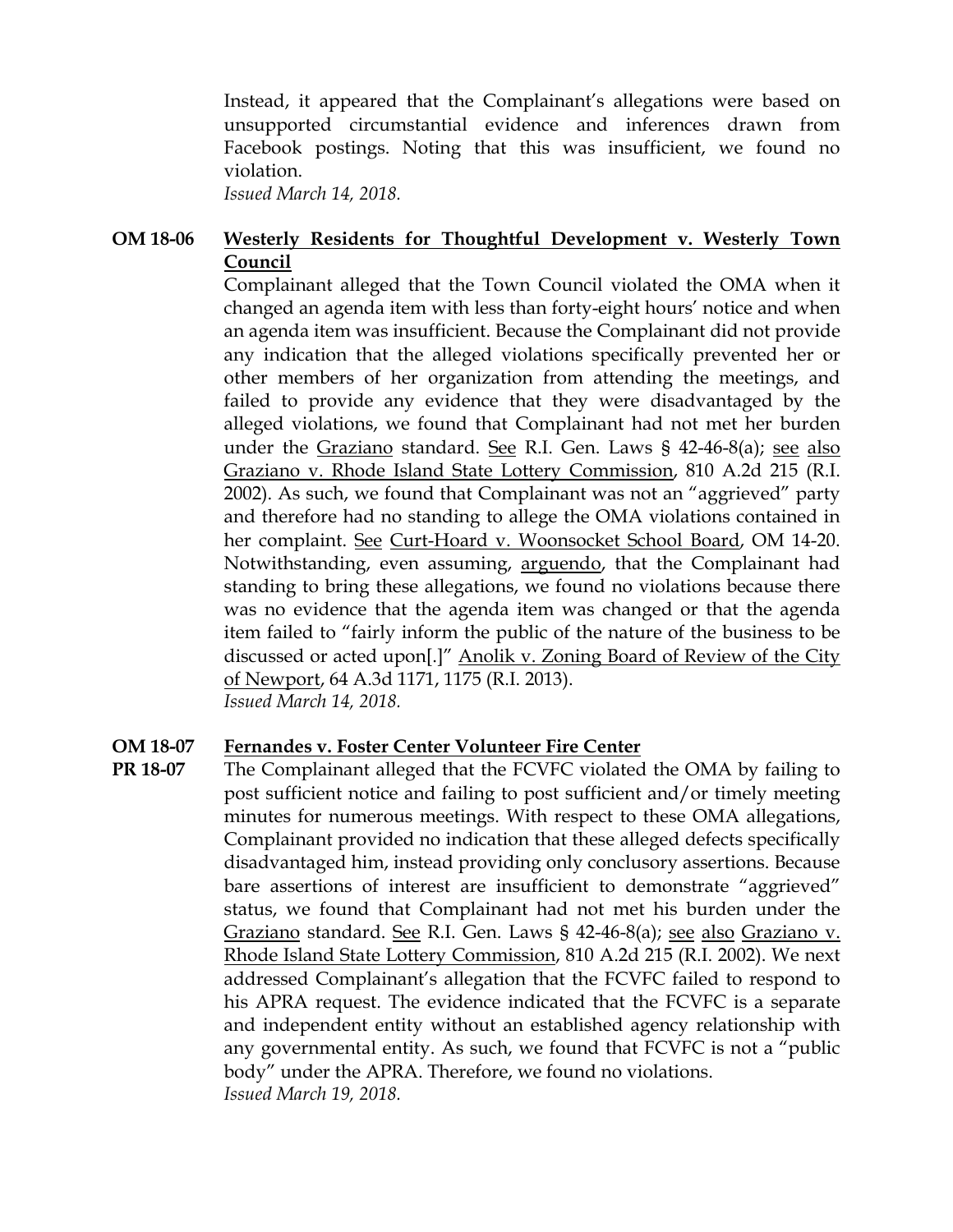## **OM 18-08 Roberts v. Woonsocket Board of Assessment Review**

The Woonsocket Board of Assessment Review violated the OMA when it convened into executive session. The evidence was completely devoid of any open call as is required pursuant to R.I. Gen. Laws § 42-46-4(a). See R.I. Gen. Laws § 42-46-5(a). Because we concluded that the Board of Review violated the OMA when it did not comply with the requirement of an "open call" and provided no evidence or argument that it convened into executive session for an appropriate purpose, we required that the Board of Review release the December 19, 2017 executive session meeting minutes.

VIOLATION FOUND. *Issued April 11, 2018.*

#### **OM 18-09 Langseth v. Rhode Island Commerce Corporation**

The Complainant alleged the Rhode Island Commerce Corporation violated the OMA when it untimely posted minutes on the Secretary of State's website for numerous meetings. The OMA provides that "[a]ny citizen or entity of the state who is aggrieved as a result of violations of the provisions of this chapter may file a complaint with the attorney general." R.I. Gen. Laws § 42-46-8(a); see also Graziano v. Rhode Island State Lottery Commission, 810 A.2d 215 (R.I. 2002). Here, pursuant to R.I. Gen. Laws § 42-46-8(a), and the standard established in Graziano, the Complainant provided no indication that he was aggrieved during the time period when the meeting minutes should have been posted but were not. In fact, the Complainant informed this Office that he did not have a specific interest in any of the subject meetings. As such, the Complainant had no standing to object and, accordingly, we found no violation. *Issued April 19, 2018.*

#### **OM 18-10 Langseth v. Air Service Development Council**

The Complainant alleged the Air Service Development Council violated the OMA when it failed to post its meeting minutes on the Secretary of State's website for its September 8, 2017 meeting in a timely manner. As it did not appear that the Council had legal counsel, this Office attempted on three (3) occasions to obtain a formal response from the Council's Special Advisor regarding these allegations. We received no substantive response. Through this Office's own investigation, we concluded that the September 8, 2017 meeting minutes were filed on the Secretary of State's website on December 4, 2017. The meeting minutes should have been filed no later than October 13, 2017. This Office determined it was appropriate to seek a supplemental response from the Council concerning whether the violation was willful or knowing, which would subject the Council to civil penalties.

VIOLATION FOUND. *Issued April 19, 2018.*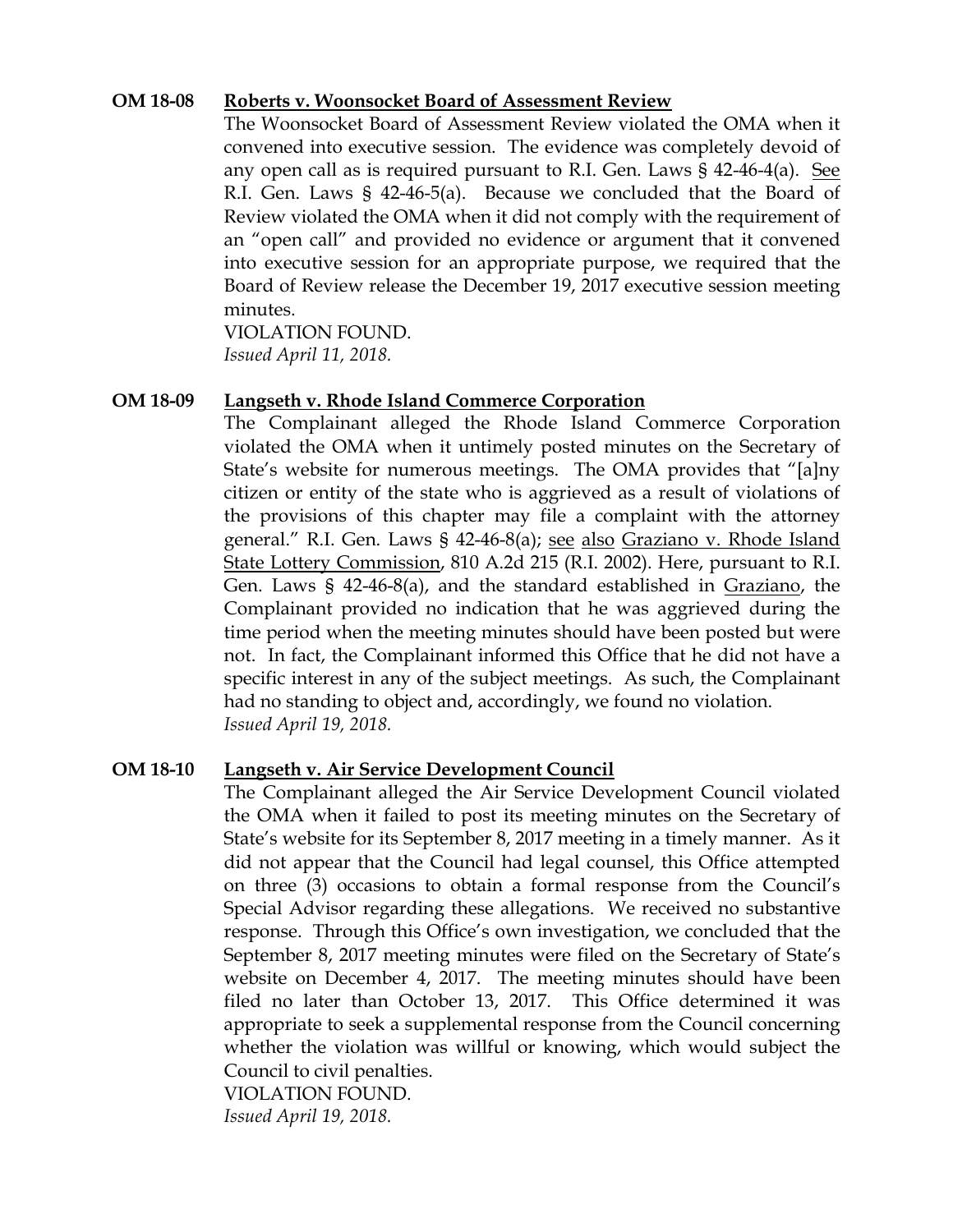## **OM 18-10B Langseth v. Air Service Development Council**

This supplemental finding addressed whether the OMA violation found in Langseth v. Air Service Development Council, OM 18-10 was willful or knowing. After reviewing all the evidence presented, we found insufficient evidence of a willful or knowing violation. The Council's actions did not indicate a "specific intent" to violate the OMA or a conscious disregard for the OMA's requirements. See Carmody v. Rhode Island Conflict of Interest Comm'n, 509 A.2d 453, 459 (R.I. 1986). *Issued August 24, 2018.*

## **OM 18-11 Novak v. Western Coventry Fire District**

The Complainant alleged the Western Coventry Fire District violated the OMA when it failed to post the unofficial minutes for its September 7, 2017 meeting on the Secretary of State's website in violation of R.I. Gen. Laws  $\S$  42-46-7(b)(2). The OMA provides that "[a]ny citizen or entity of the state who is aggrieved as a result of violations of the provisions of this chapter may file a complaint with the attorney general." R.I. Gen. Laws § 42-46-8(a); see also Graziano v. Rhode Island State Lottery Commission, 810 A.2d 215 (R.I. 2002). Here, pursuant to R.I. Gen. Laws § 42-46-8(a), and the standard established in Graziano, it was unclear how the alleged violation specifically disadvantaged the Complainant. This Office found that the Complainant was not an "aggrieved" party and therefore did not have standing to allege the OMA violation. See Fernandes v. Foster Center Volunteer Fire Center, OM 18-07; Langseth v. Rhode Island Commerce Corporation, OM 18-09.

*Issued May 9, 2018.*

## **OM 18-12 Spodnik v. West Warwick Town Council**

The Complainant alleged the West Warwick Town Council violated the OMA when the agenda for its January 16, 2018 meeting was posted less than forty-eight (48) hours in advance of the meeting in violation of R.I. Gen. Laws § 42-46-6(b). The OMA provides that "[a]ny citizen or entity of the state who is aggrieved as a result of violations of the provisions of this chapter may file a complaint with the attorney general." R.I. Gen. Laws § 42-46-8(a); see also Graziano v. Rhode Island State Lottery Commission, 810 A.2d 215 (R.I. 2002). Here, pursuant to R.I. Gen. Laws § 42-46-8(a), and the standard established in Graziano, it was unclear how the alleged violation specifically disadvantaged the Complainant. This Office found that the Complainant was not an "aggrieved" party and therefore did not have standing to allege the OMA violation. See Ayotte v. Rhode Island Commission on the Deaf and Hard of Hearing, OM 17-12; Novak v. Western Coventry Fire District, OM 18-11.

*Issued, May 15, 2018.*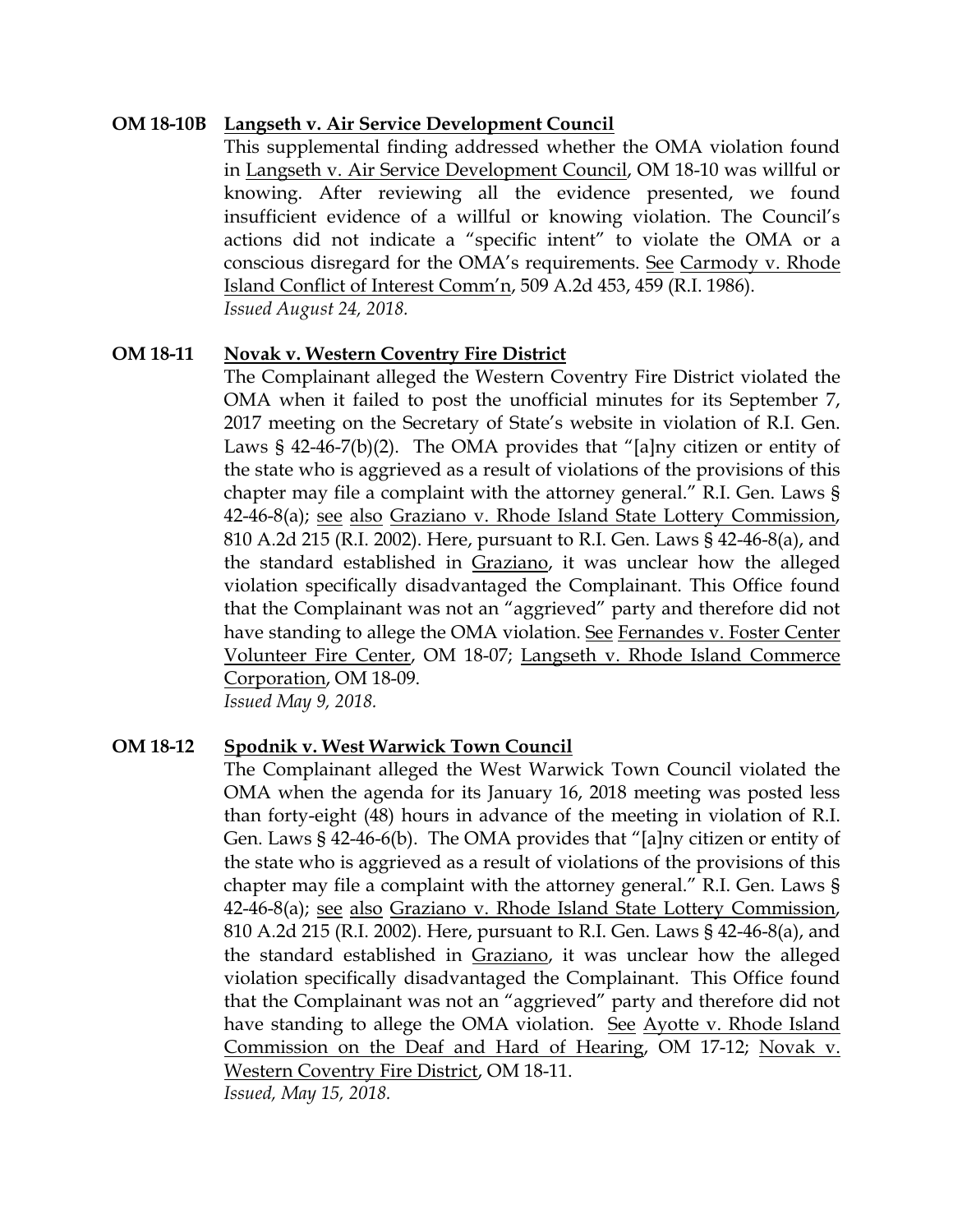## **OM 18-13 Belmore v. Newport City Council**

The Complainant alleged that the City Council violated the OMA when it discussed the process for selecting a new councilmember outside of the public purview. The Complainant also alleged that the interviews of candidates in executive session was improper. The submitted affidavits revealed that numerous City Councilors had conversations regarding the open City Council seat, all outside the public purview. We found that these individual interactions collectively added up to a quorum of the City Council. See In re: Pawtucket City Council, ADV OM 05-01. By discussing the process for selecting the new City Councilor outside the public purview, the City Council violated the OMA. As such, this Office directed the City Council to provide a supplemental response addressing why the violations we found should not be considered "willful or knowing" violations. We also found that the interviews of candidates were appropriate for executive session pursuant to R.I. Gen. Laws § 42-46- 5(a)(1).

VIOLATION FOUND. *Issued May 16, 2018.*

#### **OM 18-13B Belmore v. Newport City Council**

This supplemental finding addressed whether the OMA violations found in Belmore v. Newport City Council, OM 18-13 were willful or knowing. After reviewing all the evidence presented, we found insufficient evidence of a willful or knowing violation. We concurred with the City Solicitor's contention that this matter presented "a hodge-podge of discussions in which there is no indication that councilors involved knew who else was involved other than the ones that they had talked to." While ultimately violative of the OMA, in our opinion, the City Council's actions reflected a careless and freewheeling process, not a willful or knowing violation of the OMA.

*Issued June 13, 2018.*

#### **OM 18-14 Sinapi v. Warwick School Committee**

The Warwick School Committee violated the OMA when it discussed a non-noticed item in executive session. See Pontarelli v. Rhode Island Board Council on Elementary and Secondary Education, 151 A.3d 301 (R.I. 2016). More specifically, the School Committee discussed a recent Rhode Island Department of Education decision and whether or not the School Committee was going to appeal the decision. It was unclear to this Office why the School Committee could not have scheduled a special meeting to discuss the decision and potential appeal. While this may very well be an isolated incident, this Office directed the School Committee to supply it with the agenda and official minutes for all of the School Committee's February 2018 and March 2018 minutes for our in camera review. See R.I. Gen. Laws § 42-46-8(e). Should additional similar violations be found, this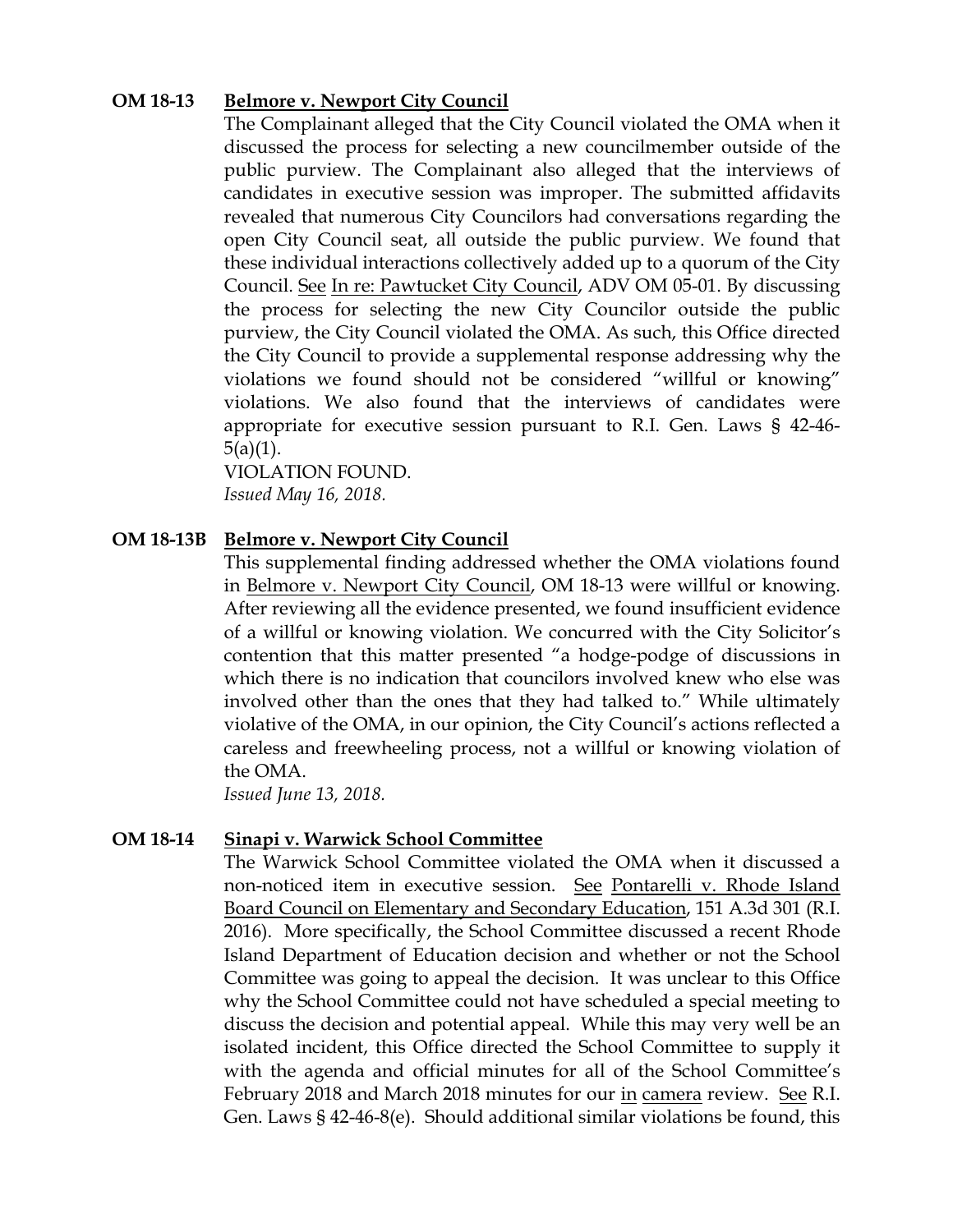Office does not rule out taking appropriate action, nor does it rule out future unannounced requests for agendas/minutes to review. VIOLATION FOUND. *Issued May 31, 2018.*

## **OM 18-15 Davis v. Cranston City Council**

The Cranston City Council violated the OMA when it referred a resolution, namely "No Guns in Schools" to the Ordinance Committee, yet later in the meeting – after the Complainant left the meeting – decided not to forward this resolution to the Ordinance Committee. VIOLATION FOUND.

*Issued June 1, 2018.*

#### **OM 18-16 Waring v. Portsmouth Town Council**

The Complainant alleged that the Town Council violated the OMA when the agenda for its September 11, 2017 meeting was insufficiently specific with respect to a sound variance and when the September 11, 2017 meeting minutes were insufficient and/or inaccurate. With respect to the alleged notice defect, we found that the Complainant attended the meeting in question and that he failed to sufficiently articulate how he was aggrieved by the alleged defect. Accordingly, we found that the Complainant was not aggrieved. See R.I. Gen. Laws § 42-46-8(a); see also Graziano v. Rhode Island State Lottery Commission, 810 A.2d 215 (R.I. 2002). Even assuming, arguendo, that the Complainant had standing to bring his allegation regarding an insufficient agenda, we found no violation because the agenda item "fairly inform[ed] the public of the nature of the business to be discussed or acted upon[.]" Anolik v. Zoning Board of Review of the City of Newport, 64 A.3d 1171, 1175 (R.I. 2013). With respect to the allegation regarding insufficient meeting minutes, we similarly found no violation because the minutes contained all the requisite information and accurately recorded the Town Council vote. See R.I. Gen. Laws § 42-46-7(a). *Issued June 4, 2018.*

## **OM 18-17 Block v. Rhode Island Board of Elections**

The Complainant alleged that the Board of Elections filed its official/approved minutes on the Secretary of State's website in an untimely manner for fourteen meetings. Several of these meetings were cancelled or did not constitute meetings. In addition, for nine of these meetings, the complainant filed his complaint with this Office after the statute of limitations for filing a lawsuit had already expired. See R.I Gen. Laws § 42-46-8. For the one remaining meeting – an April 2017 meeting – we determined that the complainant was not aggrieved since the complainant indicated that the "critical window" of his interest was in the "summer of 2016" and "before the 2016 general election." The April 2017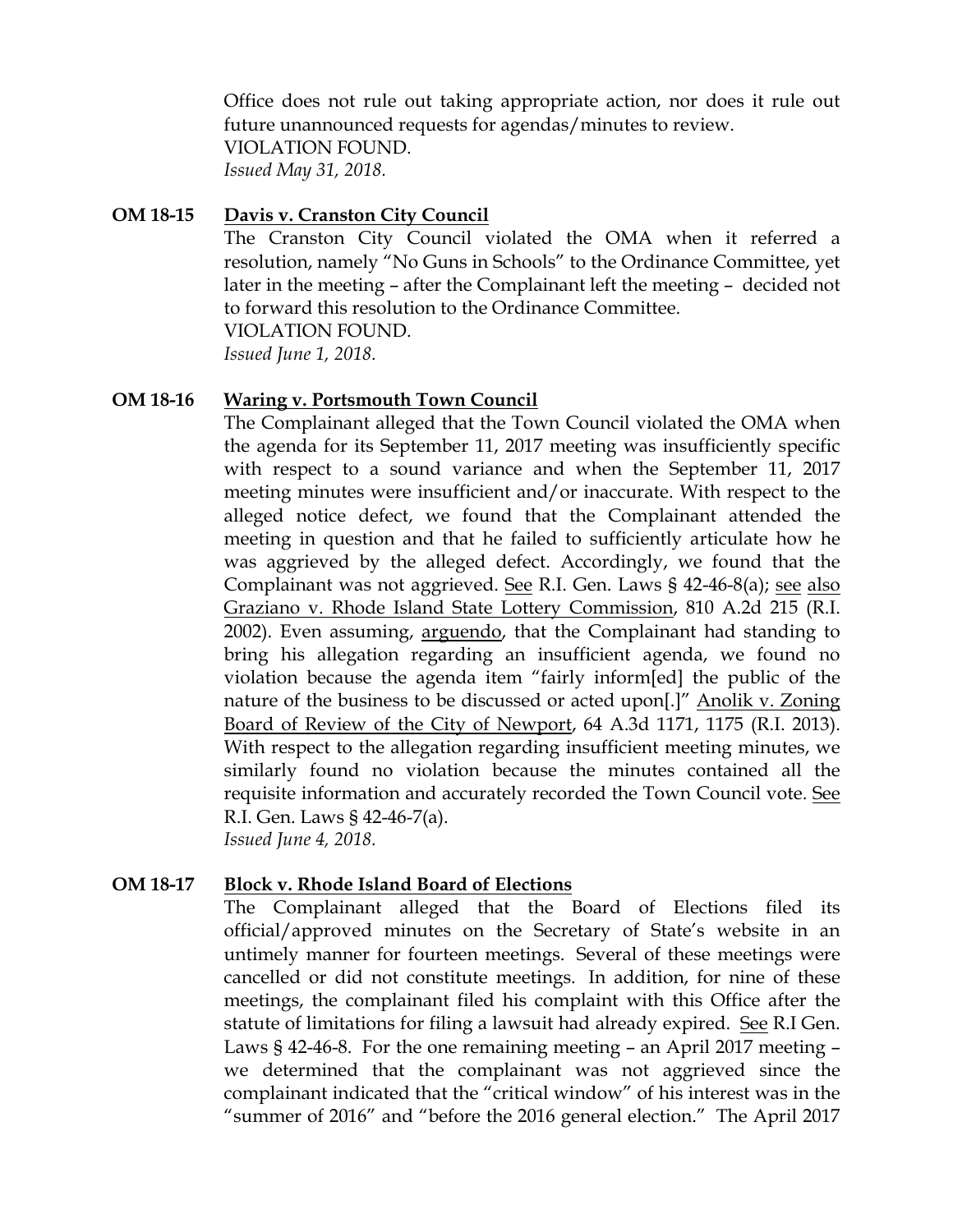minutes were outside the window described by the complainant, and therefore, he failed to demonstrate he was aggrieved. See Graziano v. Rhode Island State Lottery Commission, 810 A.2d 215 (R.I. 2002). *Issued June 14, 2018.*

## **OM 18-18 DiGregorio v. Exeter Town Council**

The Complainant alleged the Exeter Town Council violated the OMA when its agenda did not sufficiently inform the public of the nature of the business to be discussed. See R.I. Gen. Laws § 42-46-6(b). Based on our review of the agenda and the open session minutes, we found nothing that indicated that the agenda item provided "vague and indefinite notice to the public." Anolik v. Zoning Bd. of Review of the City of Newport, 64 A.3d 1171, 1175 (R.I. 2013). *Issued June 15, 2018.*

## **OM 18-19 Residences at Slatersville Mill v. Town of North Smithfield**

**PR 18-14** Because the subject-matter of this Complaint is the same subject-matter of a lawsuit pending in the Rhode Island Superior Court by the Complainant, this Office dismissed the Complaint filed with this Office since it is duplicative with the lawsuit that has already been filed. *Issued June 22, 2018.*

## **OM 18-20 Gladstone v. City of Pawtucket**

The Complainant alleged that the City violated the OMA when it formed a stakeholder group that met or will meet outside the public purview. The uncontroverted evidence demonstrated that no meeting of the stakeholders group had occurred. Therefore, the OMA was not implicated. Furthermore, based on the undisputed evidence, the stakeholders group acknowledged that it is subject to the OMA and had taken steps to comply with the OMA's requirements. For these reasons, we found no violation. *Issued June 27, 2018.*

# **OM 18-21 McCutcheon v. Pascoag Fire District**

The Complainant alleged that the Fire District violated the OMA when two meetings occurred outside the public purview and when she was instructed that she "need not" attend a public meeting. With respect to the first alleged meeting, we found no violation because there was no evidence that any of the members discussed or were told the thoughts, actions, or opinions of any other members and, accordingly, no rolling quorum existed. See Caldwell, et al. v. East Greenwich Town Council, OM 18-01 With respect to the second alleged meeting, we found no violation because no quorum of the public body was present. With respect to the final allegation, the evidence indicated that the Fire District instructed that the Complainant "need not" attend the meeting, not that she could not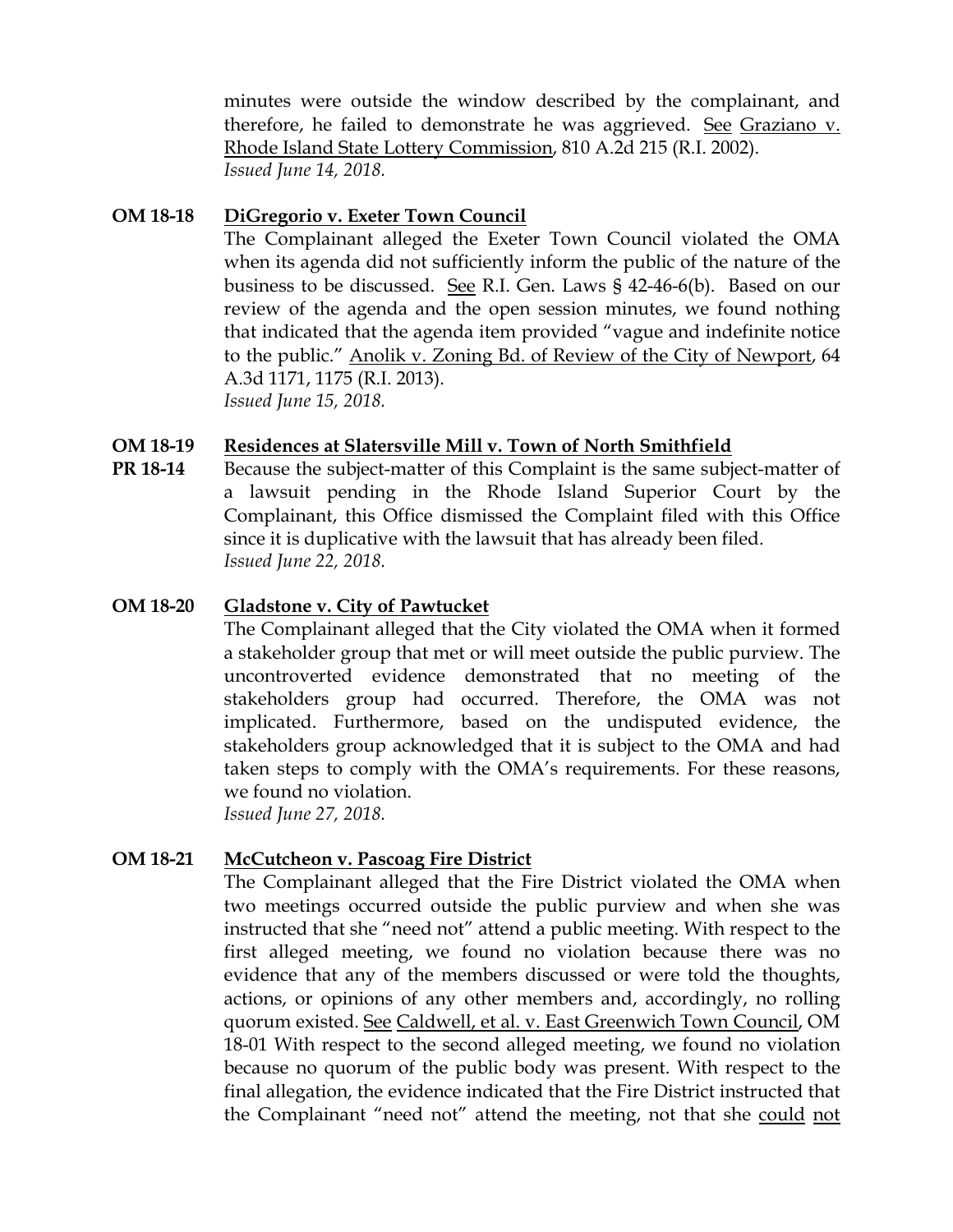attend the meeting. We found no evidence that the Fire District barred the Complainant from attending the meeting. As such, we found no violations.

*Issued July 03, 2018.*

## **OM 18-22 McCutcheon v. Pascoag Fire District**

The Fire District violated the OMA when it failed to post supplemental notice for its February 2018 meeting on the Secretary of State's website. There was no evidence the Fire District willfully or knowingly violated the OMA, and in fact, the Fire District posted its supplemental notice for the February 2018 meeting in other locations. Additionally, the Fire District re-considered the matters discussed during the February 2018 meeting at its March 2018 meeting. Therefore, injunctive relief was not appropriate.

VIOLATION FOUND. *August 16, 2018.*

## **OM 18-23 Roberts v. City of Woonsocket, Board of Assessment Review**

The Complainant presented no evidence that he had been aggrieved by the allegation that minutes had not been timely posted to the Secretary of State's website and presented no evidence that he had been aggrieved by other alleged deficiencies in the minutes. See Graziano v. Rhode Island Lottery Commission, 810 A.2d 215 (R.I. 2002). Moreover, the allegation that the minutes were devoid of discussion relating to "old business" did not violate the OMA since the OMA does not require the minutes to memorialize such information. See R.I. Gen. Laws 42-46-7(a). *Issued August 16, 2018.*

## **OM 18-23B Roberts v. City of Woonsocket, Board of Assessment**

The supplement acknowledged Mr. Roberts' May 9, 2018 response and concluded that it did not alter our conclusion in Roberts v. City of Woonsocket, Board of Assessment, OM 18-23.

## **OM 18-24 Clifford v. North Smithfield Municipal Building Review Task Force**

**PR 18-27** The Complainant alleged that the MBRTF violated the APRA by withholding a responsive document and violated the OMA by improperly discussing items during executive sessions, insufficiently specifying the litigation discussed on meeting agendas, and failing to timely submit meeting minutes to the Town Clerk. With respect to the APRA allegation, we found no violation. We noted that the requested document was not maintained by the MBRTF and, in any event, that the requested document no longer existed at the time of the APRA request. With respect to the first OMA allegation, based on our in camera review we found all six contested discussions appropriate for executive session. See R.I. Gen. Laws §§ 42-46- 5(a)(2), (3). With respect to the second OMA allegation, we found that two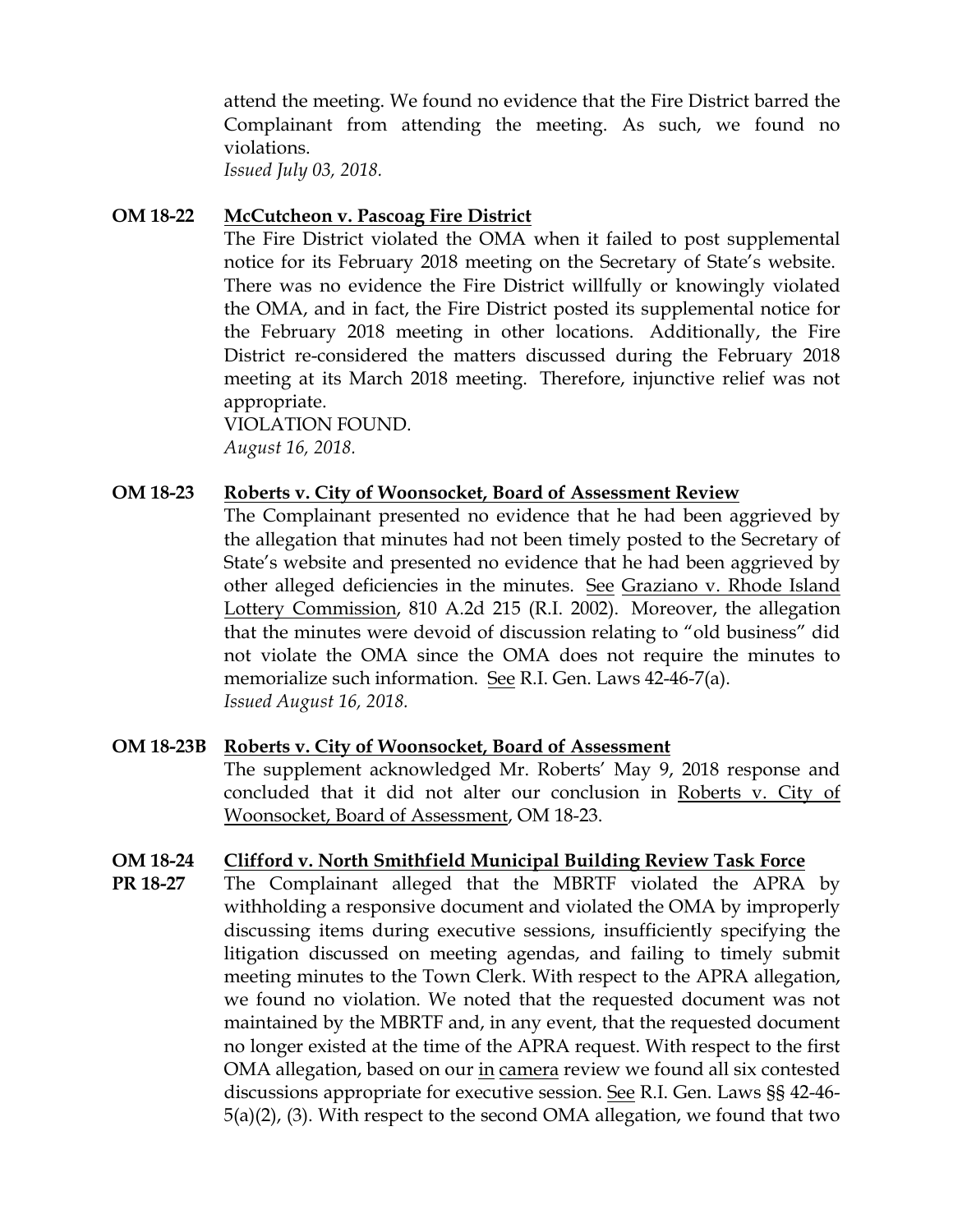of the seven meeting agendas in question insufficiently identified the number of litigation matters discussed in executive session. However, we did not find a willful or knowing violation. With respect to the third OMA allegation, we found that the Complainant had not adequately articulated that he was "aggrieved" by the alleged violations. R.I. Gen. Laws § 42-46- 8(a). The Complainant failed to identify how the allegedly late filed minutes aggrieved him during the period for which they were unavailable. Accordingly, we found that the Complainant had no standing to bring these allegations.

VIOLATION FOUND.

*Issued August 21, 2018.*

#### **OM 18-25 Musella v. Central Coventry Fire District**

**PR 18-28** The Complainant alleged that the Fire District violated the APRA by failing to post its APRA procedures on its website. Because the Fire District's website presently contains its APRA procedures, this Office determined that injunctive relief was not appropriate. Also, there was no evidence of a willful and knowing, or reckless violation, assuming that the Fire District's past conduct violated the APRA. The Complainant also alleged that the Fire District violated the APRA by not having a mechanism to make an anonymous APRA request. This Office found no APRA violation because although the Fire District's public request form included fields for identifiable information, no evidence was submitted that the Fire District required her to provide such information as a condition to having any public records request fulfilled. The Complainant alleged that the Fire District violated the OMA by failing to maintain meeting minutes at its office and failing to post minutes for certain meetings. This Office found that the Complainant lacked standing to bring the OMA complaint because she did not demonstrate that she was aggrieved by the alleged OMA violations, that the meetings complained of were cancelled, and/or that the subject meetings did not fall within the scope of the OMA.

*Issued September 21, 2018.*

#### **OM 18-26 Mudge v. North Kingstown School Bond Subcommittee**

The Complainant alleged the North Kingstown School Bond Subcommittee violated the OMA when its members met without providing public notice for its meetings. This Office found that the group described by the Complainant as a "Subcommittee" was not a "public body" subject to the OMA. Rather, the facts before this Office demonstrated that the "Subcommittee" was an informal group that gathered to discuss and share information about potential bonds for the school and the town. The group was established informally, did not meet regularly, and did not appear to have any authority. Moreover, although two of the group's participants were members of the town council and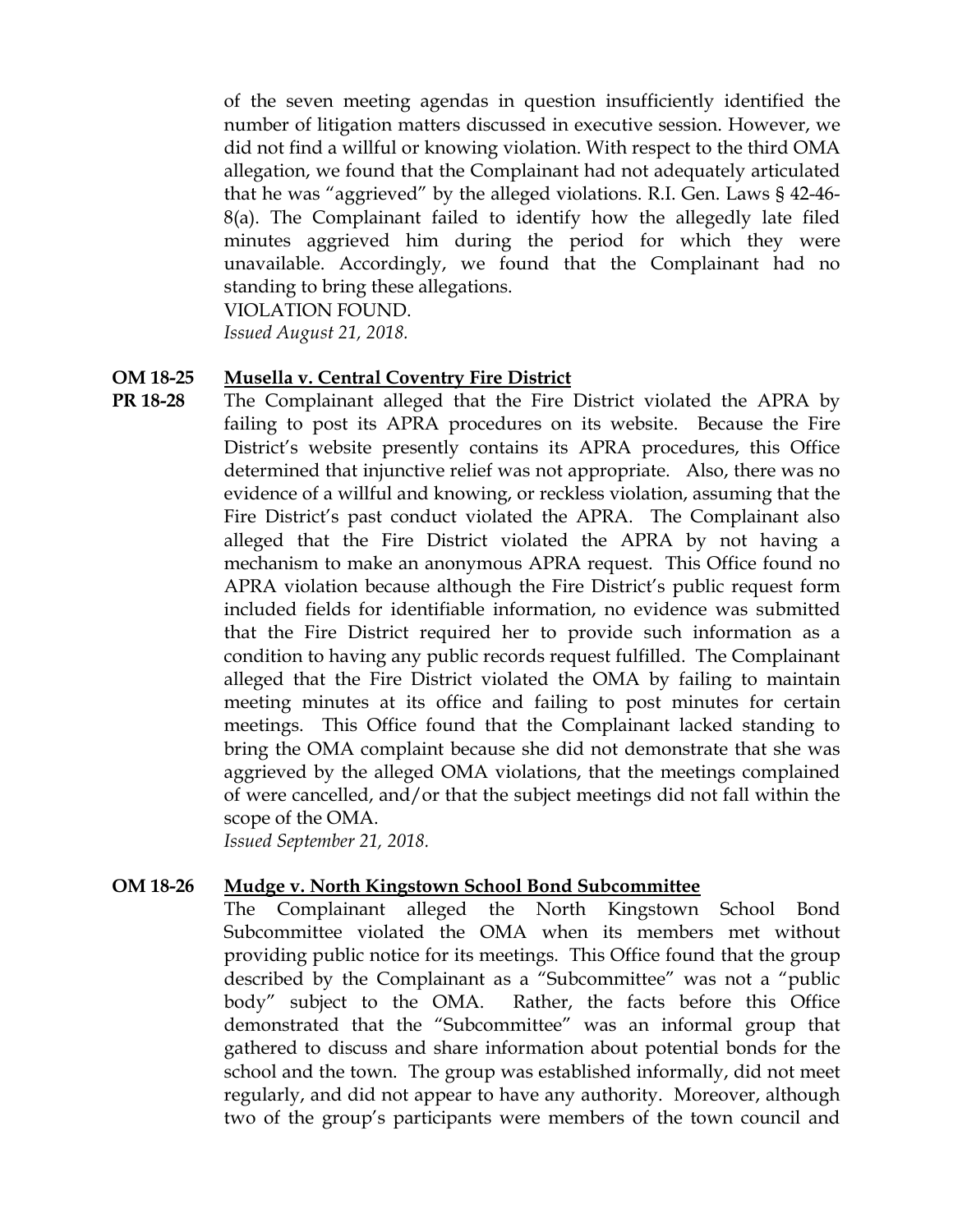another two were members of the school committee, there was not a quorum of either the town council or the school committee when the group gathered. Accordingly, this Office found that the OMA did not apply.

*Issued October 4, 2018.*

## **OM 18-27 Langseth v. Rhode Island Commerce Corporation**

The Complainant alleged the Corporation violated the OMA when it failed to timely post the minutes for its April 23, 2018 meeting on the Secretary of State's website in accordance with R.I. Gen. Laws § 42-46-7(d). The Complainant presented insufficient evidence that he had been aggrieved by this allegation, and indeed, the evidence demonstrated that approved minutes were available on the Corporation's website. See R.I. Gen. Laws § 42-46-8(a); Graziano v. Rhode Island Lottery Commission, 810 A.2d 215 (R.I. 2002). Therefore, we found no violation. *Issued October 24, 2018.*

## **OM 18-28 Goodness v. Davies Career and Technical High School**

The Davies Career and Technical High School violated the OMA when it convened into executive session pursuant to R.I. Gen. Laws  $\S$  42-46-5(a)(1), yet did not discuss any person's job performance, character, or physical or mental health. Rather, the School's discussion centered on the economic viability of a job position, which is not appropriate for executive session. See Hayes v. Bristol/Warren Regional Joint Finance Committee, OM 95- 32. This Office directed the School to reconsider and re-vote on the matter discussed during its executive session meeting at a properly posted future meeting.

VIOLATION FOUND. *Issued November 5, 2018.*

# **OM 18-29 St. Croix v. Town of Foster Zoning Board of Review**

The Town of Foster Board of Review did not violate the OMA because the evidence demonstrated that a record of the individual vote of its members was available to the public within two  $(2)$  weeks of the vote. See R.I. Gen. Laws 42-46-7(b)(1). Also, the Board's unofficial minutes were timely posted on the Secretary of State's website because the Board extended the time for posting its unofficial minutes and stated the reason for the extension. Id.

*Issued December 12, 2018.*

# **OM 18-30 Neill v. Nasonville Fire District**

The Complainant alleged that the NFD violated the OMA by providing improper supplemental notice for its September 27, 2018 meeting because one of the agenda items was vague. The Complaint only included the first four words of the agenda item. Upon review of the full agenda item, we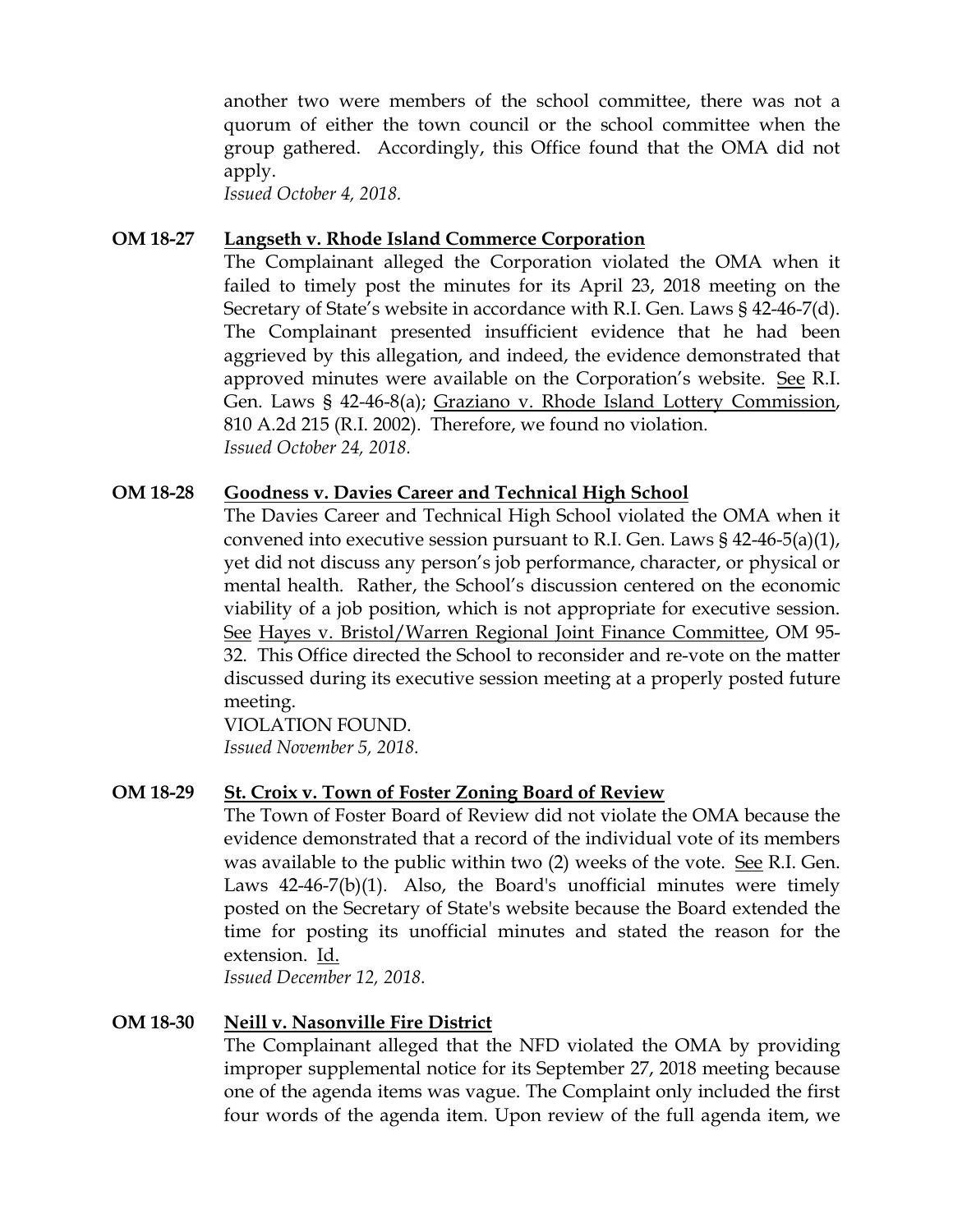found it sufficiently specified the nature of the business to be discussed and therefore did not violate the OMA. See R.I. Gen. Laws § 42-46-6(b). *Issued December 17, 2018.*

## **OM 18-31 Spodnik v. West Warwick Town Council**

The Complainant alleged the West Warwick Town Council ("Town Council") violated the OMA when it discussed items at a meeting that were not noticed on the agenda. More specifically, the Complainant alleged that numerous topics were discussed under the agenda item entitled "Ward Reports." Based on this Office's review of the meeting's audio recording, we noted that a specific member of the Town Council spoke about, inter alia, two (2) specific properties in West Warwick, a vandalized vehicle, and about an individual, all under the topic of "Ward Reports." We found that the agenda item describing "Ward Reports" did not adequately inform the public of the business to be discussed by the Town Council. Accordingly, we found that the Town Council violated the OMA. See R.I. Gen. Laws § 42-46-6(b); Pontarelli v. Rhode Island Board Council on Elementary and Secondary Education, 151 A.3d 301 (R.I. 2016). VIOLATION FOUND.

*Issued December 21, 2018.*

## **OM 18-32 Burke v. Exeter West Greenwich Regional School District**

**PR 18-19** Based upon this Office's in camera review of the executive session meeting minutes, the Exeter West Greenwich Regional School District did not violate the OMA. The evidence revealed that the School District properly convened into executive session and its discussion was proper under R.I. Gen. Laws § 42-46-5(a)(2). The evidence also revealed that the School District did not violate the APRA as the request concerned matters related to the Complainant's school employment and/or non-renewal and, as a union member, the Complainant was represented by legal counsel. The School District reasonably relied on the representations of the Complainant's union attorney that the APRA request could be held "in abeyance." See R.I. Supreme Court Art. V, Rule 4.2. *Issued August 6, 2018.*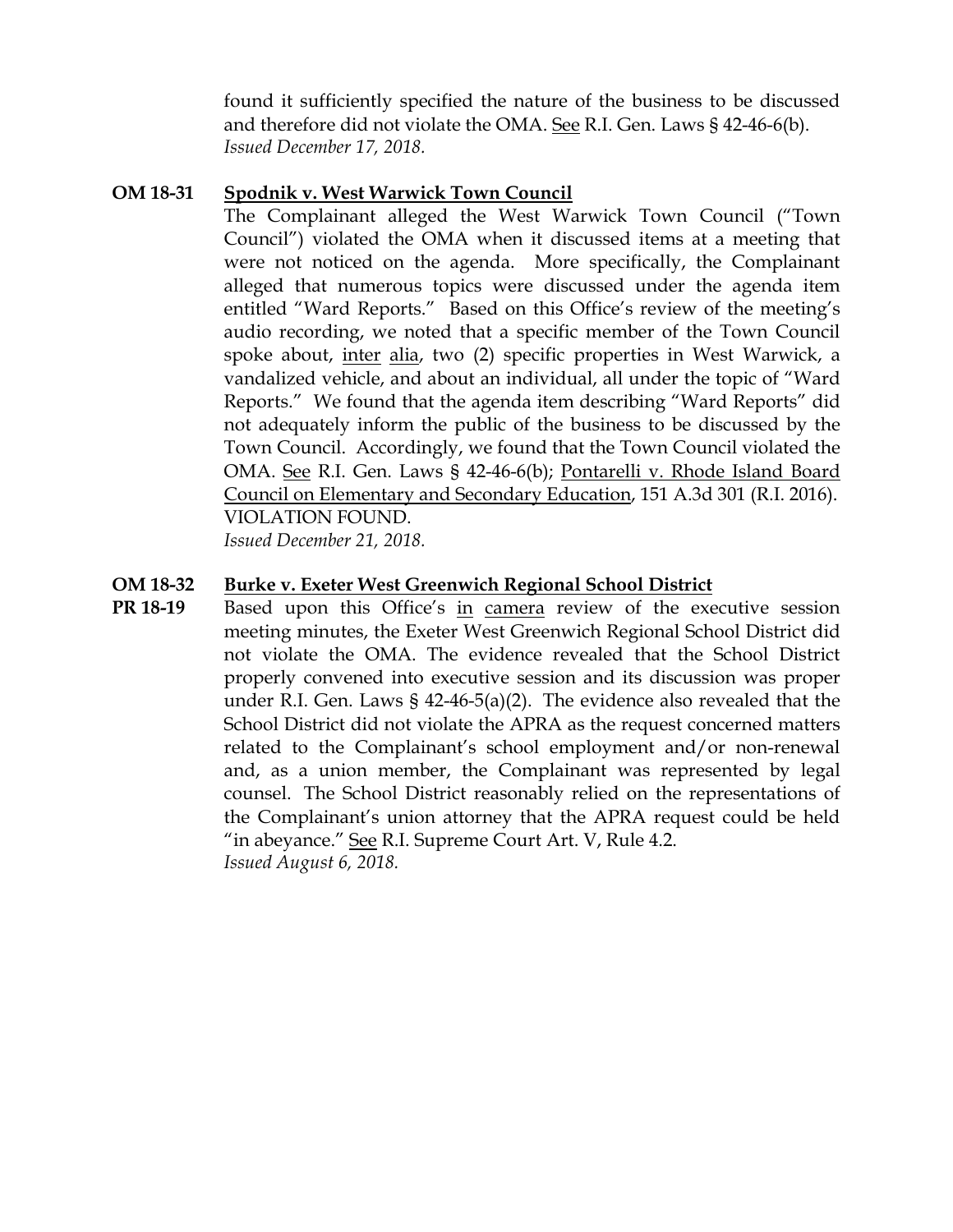## **OPEN MEETINGS ACT ADVISORY OPINIONS – 2018**

## **ADV OM 18-01 In Re: South Foster Volunteer Fire Company**

Legal counsel for the South Foster Volunteer Fire Company sought an OMA advisory opinion concerning whether the SFVFC is a "public body" subject to the OMA. Based on Solas v. Emergency Hiring Council, 774 A.2d 820 (R.I. 2001) and Pontarelli v. Rhode Island Board Council on Elementary and Secondary Education, 151 A.3d 301 (R.I. 2016), as well as this Office's previous findings, we looked to the SFVFC's federal income tax forms, Articles of Incorporation, and By-Laws to assist our analysis. The evidence demonstrated, inter alia, that the SFVFC is a nonprofit corporation that selects its own members independent of any governmental or public approval process, that the SFVFC provides no medical benefits and no pensions to its members, and that the SFVFC does not have any taxing authority. Based on the specific evidence presented, we opined that the SFVFC is not a "public body" under the OMA.

*Issued March 19, 2018.*

#### **ADV OM 18-02 In Re: Open Meetings Agenda Posting**

The Rhode Island Secretary of State sought guidance as to whether using an electronic kiosk to post OMA information was proper. We concluded that the proposed electronic kiosk that is physically present outside the State Library complies with R.I. Gen. Laws § 42- 46-6(c). We also found that the OMA did not prohibit the electronic kiosk from linking to the Secretary of State's website. *Issued May 16, 2018.*

## **ADV OM 18-03 In Re: Subcommittees of the Bristol Fourth of July Committee**

The fifty-seven (57) Subcommittees of the Bristol Fourth of July Committee sought an OMA advisory opinion concerning whether they are "public bod[ies]" subject to the OMA. However, we were provided few facts regarding the fifty-seven (57) Subcommittees upon whose status we were asked to opine. Indeed, twenty-five (25) Subcommittees are not contained in the submitted Policy Manual and we were provided no information concerning these entities other than the name of the Subcommittee and its members. We also had little information regarding the parent Committee itself. On this sparse record, and in light of the fact-specific nature of the OMA analysis, we declined to issue an advisory opinion concerning whether all fifty-seven (57) Subcommittees are public bodies pursuant to the OMA.

*Issued August 6, 2018.*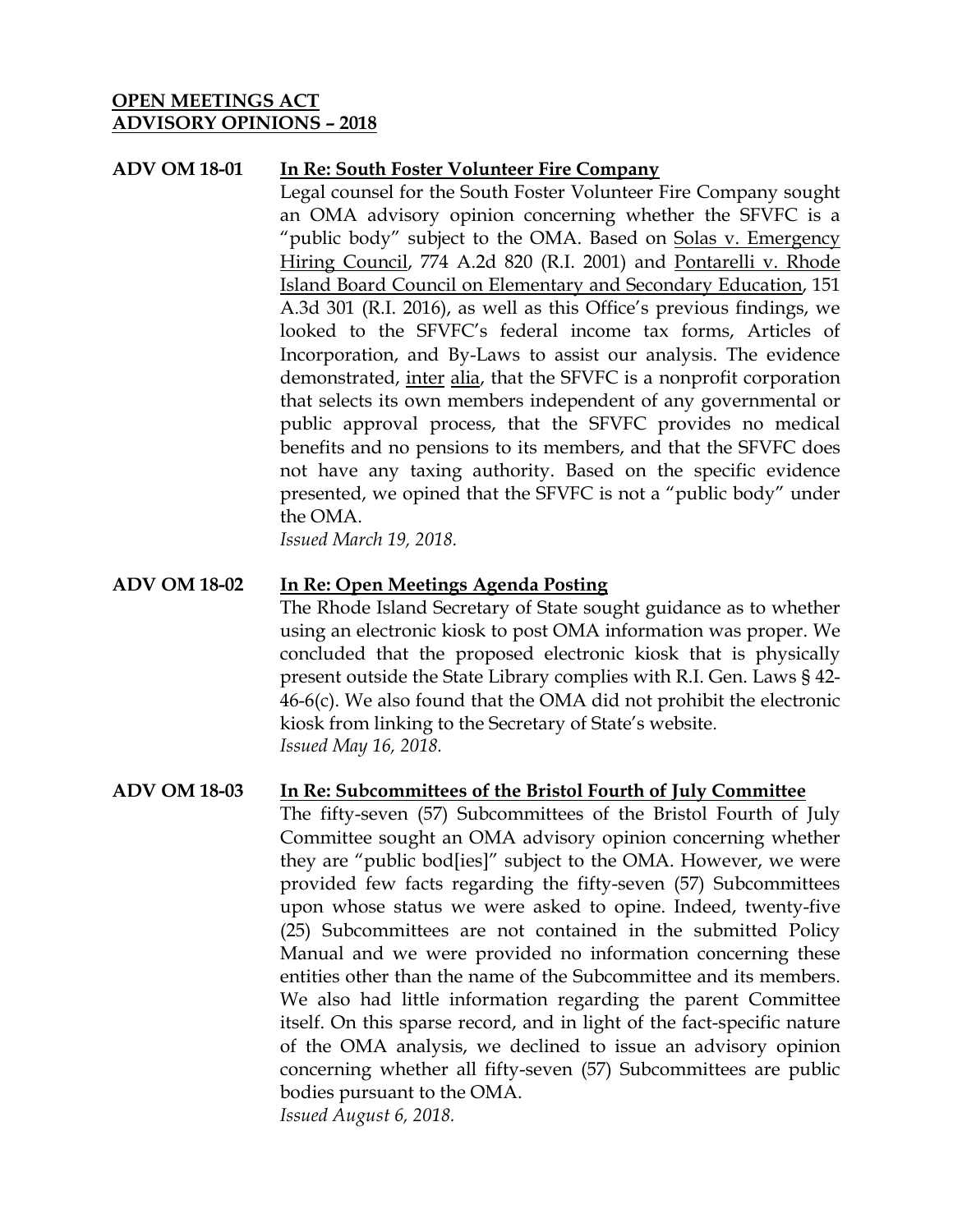## **ADV OM 18-04 In Re: Boone Lake Dam Management District**

The District sought an OMA advisory opinion concerning whether the District is a "public body" subject to the OMA. Based on Solas v. Emergency Hiring Council, 774 A.2d 820 (R.I. 2001) and Pontarelli v. Rhode Island Board Council on Elementary and Secondary Education, 151 A.3d 301 (R.I. 2016), we looked to the District's enabling statute. The statute indicated, inter alia, that District members were granted the same indemnity afforded to public and elected officials. Additionally, the statute afforded the District a broad scope of authority, including the power to tax. On balance, we found that the significant scope of authority delegated to the District and the quintessentially governmental nature of the public business the District performs compelled the inclusion of the District within the "public body" ambit of the OMA. *Issued October 23, 2018.*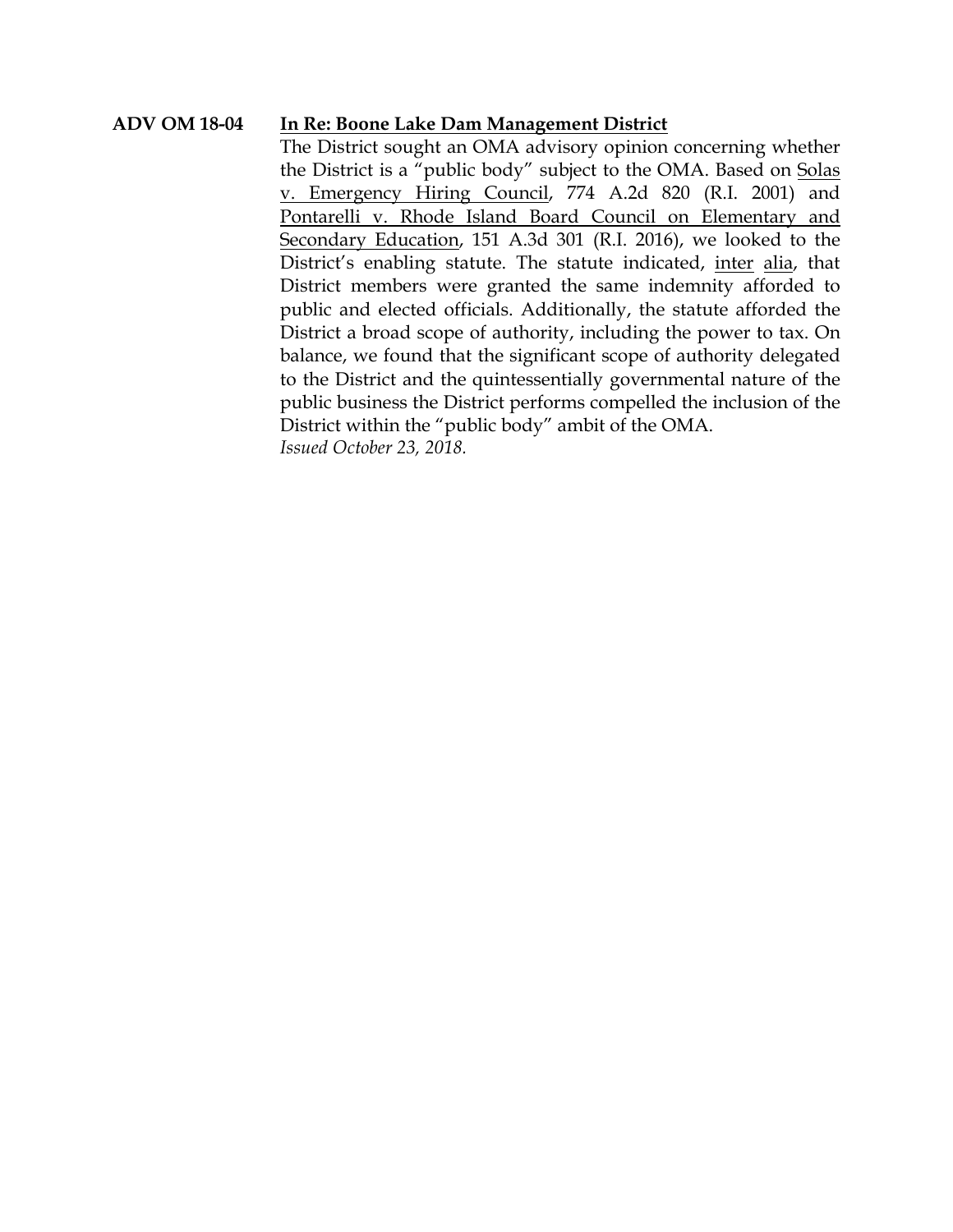# ACCESS TO PUBLIC RECORDS ACT



# ANNUAL REPORT 2018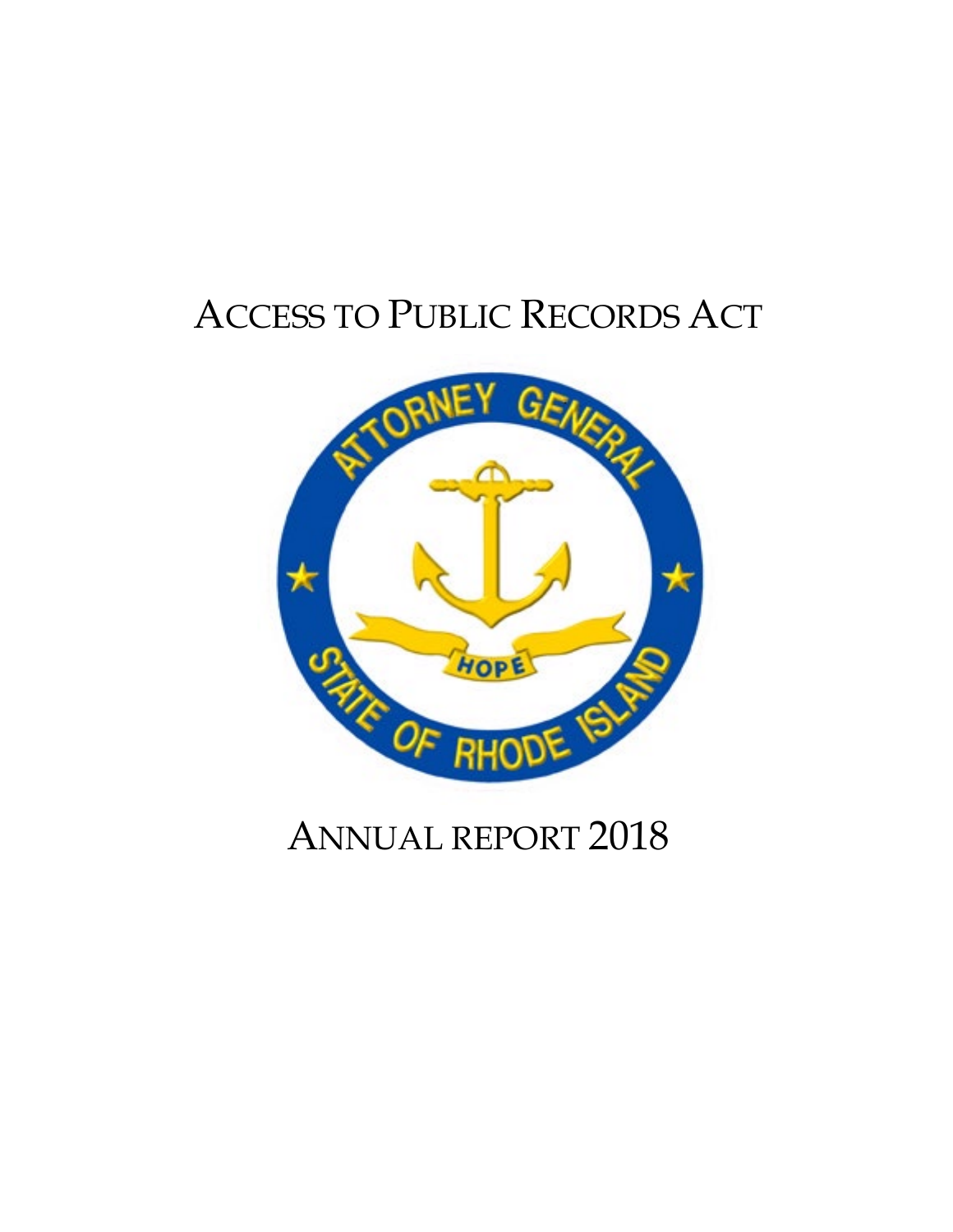# **ATTORNEY GENERAL'S ANNUAL REPORT OF COMPLAINTS RECEIVED PURSUANT TO RHODE ISLAND GENERAL LAWS SECTION 38-2-1 ET. SEQ., THE ACCESS TO PUBLIC RECORDS ACT**

Rhode Island General Laws Section 38-2-15 requires that the Attorney General submit to the Legislature an annual report summarizing the complaints received pursuant to the Access to Public Records Act, including the number of complaints found to be meritorious and the action taken by the Attorney General in response to each complaint. On occasion, the Attorney General will issue one finding or advisory opinion in response to multiple similar complaints or requests for advisory opinions, resulting in a discrepancy between complaints received and findings/advisory opinions issued. Additionally, advisory opinions may be issued in response to requests received in the prior year, resulting in a discrepancy between the number of requests received and opinions issued. The Attorney General is pleased to submit the following information concerning the calendar year 2018.

#### **STATISTICS**

| ACCESS TO PUBLIC RECORDS ACT COMPLAINTS RECEIVED:                                                  | 47 |
|----------------------------------------------------------------------------------------------------|----|
| FINDINGS ISSUED BY THE ATTORNEY GENERAL:                                                           | 38 |
| <b>VIOLATIONS FOUND:</b><br><b>WARNINGS ISSUED:</b><br>LITIGATION INITIATED:                       | 10 |
| <b>WRITTEN ADVISORY OPINIONS:</b><br><b>REQUESTS RECEIVED:</b><br><b>ADVISORY OPINIONS ISSUED:</b> |    |
| APRA REQUESTS TO THE ATTORNEY GENERAL:                                                             |    |

#### **VIOLATIONS FOUND/WARNINGS ISSUED**

Warnings were issued in the following cases as a result of having found that they violated the Access to Public Records Act:

- PR 18-02 Lombardo v. Town of Westerly
- PR 18-11 Pierson v. Central Coventry Fire District
- PR 18-20 McCutcheon v. Pascoag Fire District
- PR 18-24 Davis v. City of Providence
- PR 18-25 Handy Law v. Coastal Resources Management Council (CRMC)
- PR 18-26 Clifford v. Town of North Smithfield
- PR 18-33 Iacobucci v. Town of Lincoln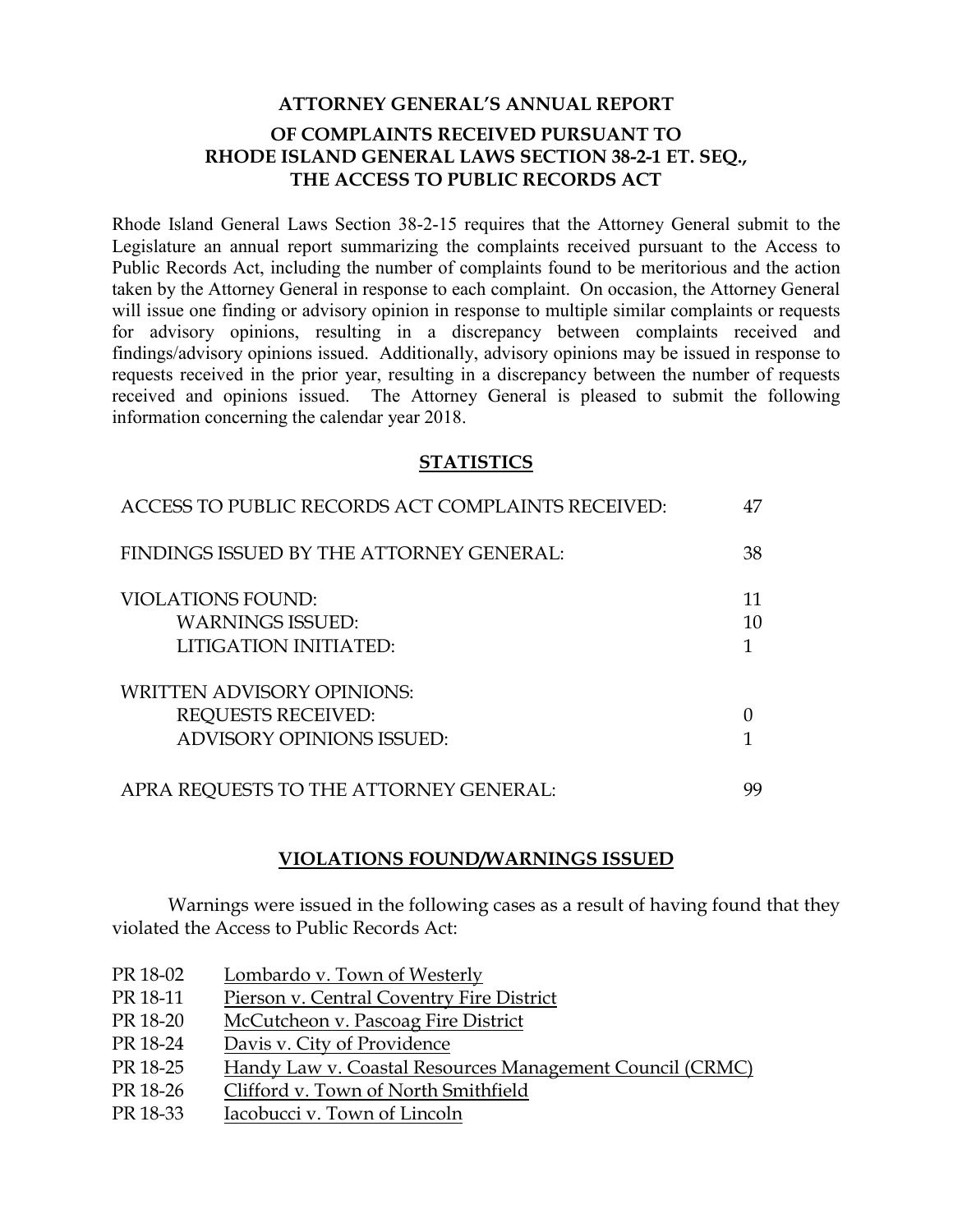- PR 18-34 Milkovits v. Cranston Police Department
- PR 18-35 DiZoglio v. City of Cranston
- PR 18-36 Szerlag v. Town of East Greenwich

# **VIOLATIONS FOUND/LAWSUIT FILED**

PR 18-03B Gill v. Tiverton Town Council

\* \* \*

Summaries of all findings/written advisory opinions issued are attached hereto.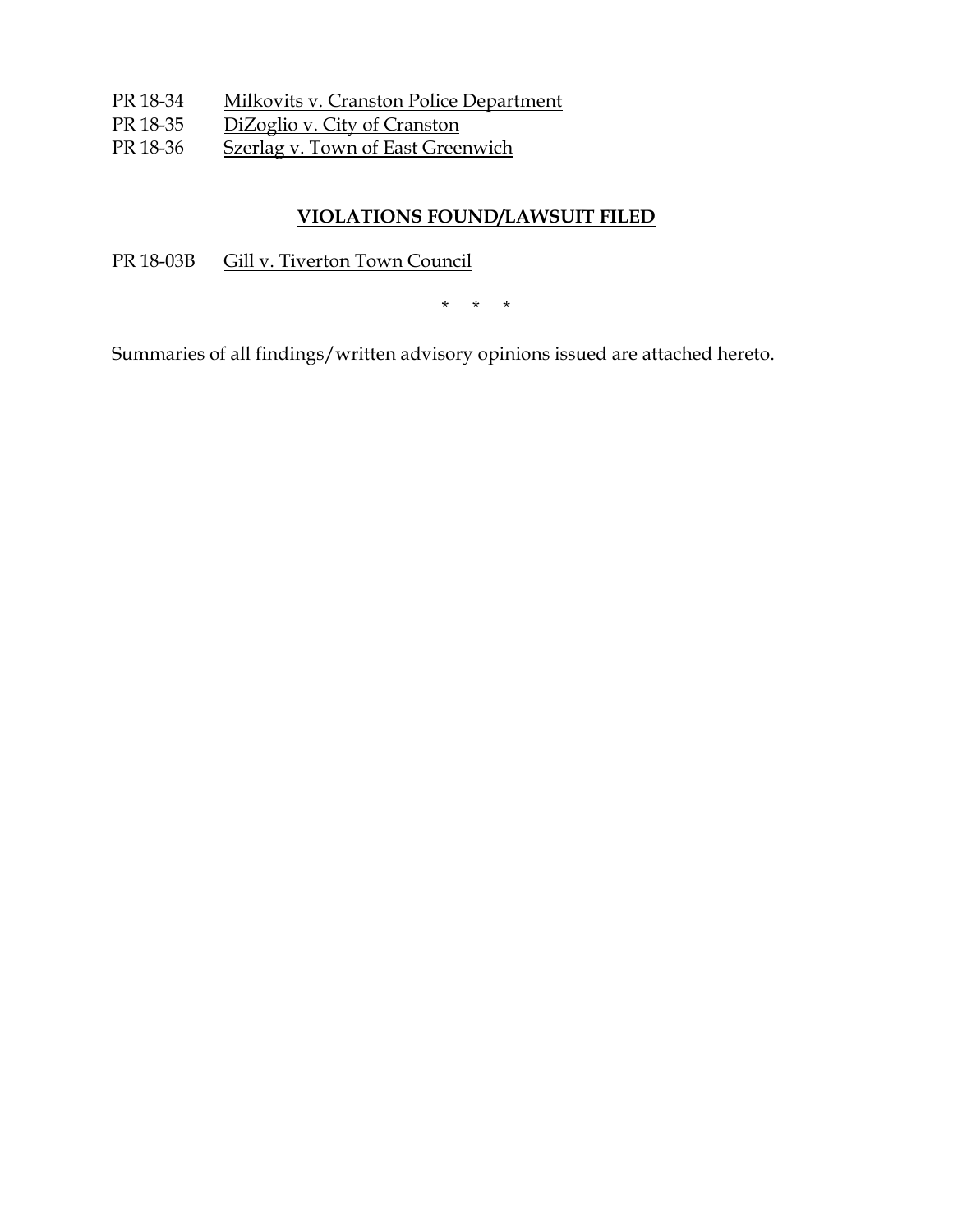## **ACCESS TO PUBLIC RECORDS ACT FINDINGS – 2018**

## **PR 18-01 DiGregorio v. Town of North Kingstown**

The Complainant alleged that the Town violated the APRA when it twice produced the same document with slightly different spacing. This Office found that the Town timely responded to both of the Complainant's APRA requests by providing the requested document. The slightly different spacing was due to differences in the forwarding address but did not alter the document's content. This Office also found that the Complainant's APRA requests failed to specify which format he was requesting. For these reasons, this Office found no violation. *Issued February 13, 2018.*

#### **PR 18-02 Lombardo v. Town of Westerly**

The Complainant alleged the Town of Westerly violated the APRA when it denied his request for "all public documents concerning the Master Agreement between the Town of Westerly, Rhode Island and Westerly Local #503, International Brotherhood of Police Officers July 1, 2016 to June 30, 2019." The Town exempted numerous documents under R.I. Gen. Laws § 38-2-2(4)(H) claiming they related to reports and statements of strategy or negotiation involving labor negotiations and collective bargaining, as well as R.I. Gen. Laws  $\S$  38-2-2(4)(K), as such drafts or revisions constitute "preliminary drafts, notes, impressions, working papers." Although documents related to the negotiation process are exempt from public disclosure, see Providence Journal v. Convention Center Authority, 774 A.2d 40 (R.I. 2001), based upon this Office's in camera review, we determined there are five documents (eight pages) that were deemed by the Town to be responsive that this Office did not believe fell within the purview of R.I. Gen. Laws  $\S$ § 38-2-2(4)(K) or (H). This Office directed the Town to release these documents within ten (10) business days.

VIOLATION FOUND. *Issued February 20, 2018.*

## **PR 18-03B Gill v. Tiverton Town Council (Supplement to PR 17-57)**

In Gill v. Tiverton Town Council, PR 17-57, this Office found the Town Council violated the APRA when it claimed it did not maintain or possess the document the Complainant requested, namely a statement that Councilor Lebeau referred to at the July 10, 2017 Town Council meeting. This Office directed Mr. Lebeau and/or the Town Council to provide the Complainant with a copy of the document within ten (10) business days of our finding. The Town's legal counsel emailed the Complainant a onesided color photograph, which purported to be the document in question. Both the Complainant and this Office were unsatisfied with the response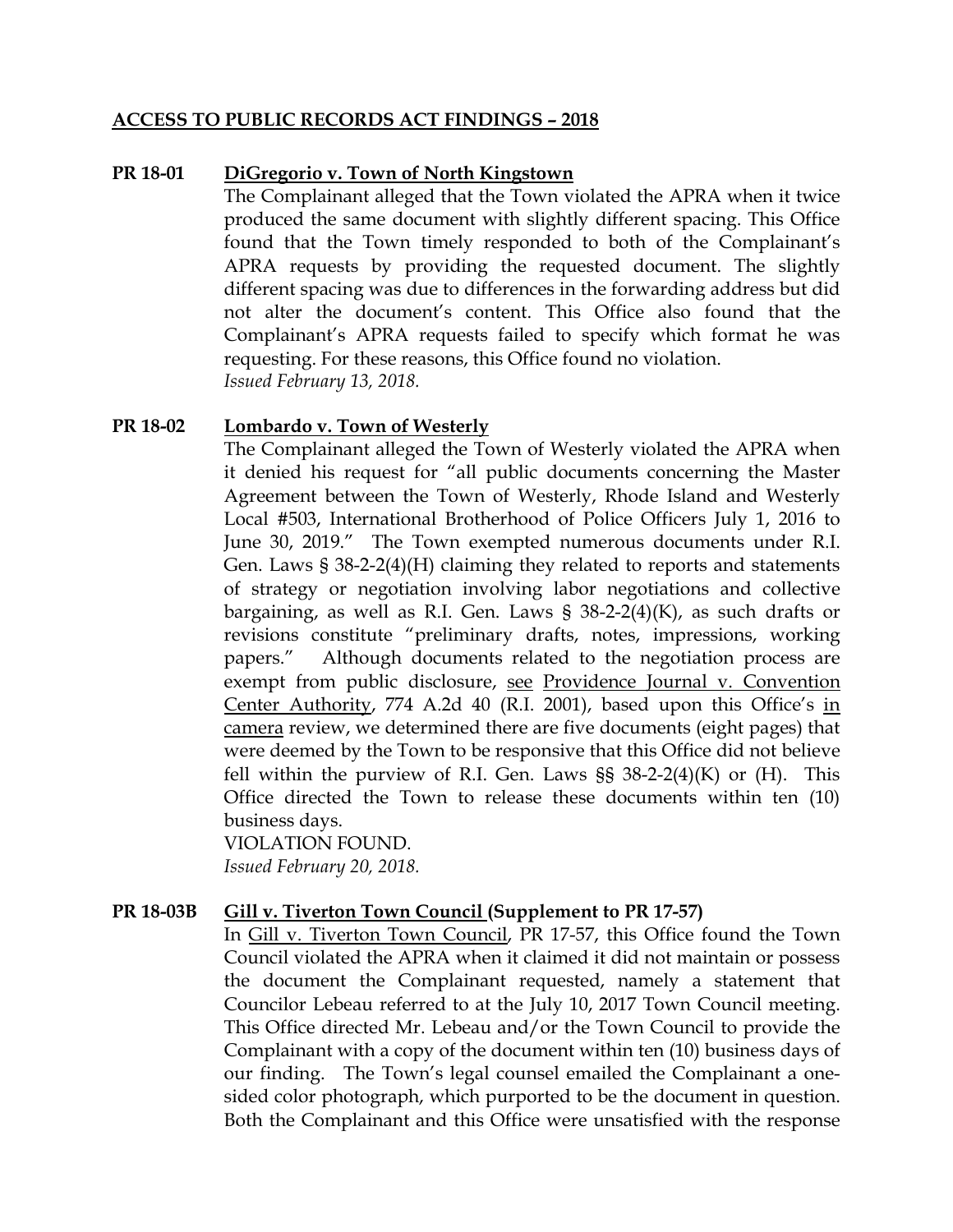as it appeared that the document may have had writing on the backside. As such, this Office directed that within ten (10) business days of this supplemental finding, a copy of both sides of this document must be provided to the Complainant and this Office, along with an affidavit from Councilor Lebeau that the provided document represents a true and accurate copy of both sides of the document previously photographed and provided to the Complainant. This Office noted that failure to do so would result in action being taken to ensure compliance with the APRA. VIOLATION FOUND.

*Issued March 6, 2018.*

## **PR 18-04 Tanish v. Warwick School Department**

The Warwick School Department did not violate the APRA when it failed to respond to the Complainant's October 9, 2017 APRA request that he transmitted by email. The evidence appeared uncontradicted that the School Department did not receive the Complainant's electronic APRA request. The APRA provides that "[a] public body receiving a request shall permit the inspection or copying within ten (10) business days after receiving a request." See R.I. Gen Laws § 38-2-3(e) (emphases added). The School Department submitted an affidavit and a supporting email evidencing that the email was never received by the School Department. Since the School Department responded to this request within ten (10) business days of receiving it (through the filing of this APRA complaint), this Office found no violations. *Issued March 12, 2018.*

## **PR 18-05 Simoneau v. City of Warwick**

The Complainant alleged that the City violated the APRA when it failed to provide certain documents responsive to his request. Because the Complainant was already in possession of documents responsive to his request, this Office investigated whether the Complainant's allegations represented a knowing and willful, or reckless, violation of the APRA that would subject the City to civil penalties. See Farinelli v. City of Pawtucket, PR 16-27. After reviewing all of the evidence presented, we found that the City's response was based, in part, on a mistaken misconstruction of the Complainant's APRA request. We also found credible the affidavit evidence submitted by the City that its computer system did not produce responsive documents because the documents were mislabeled. As such, we found no willful and knowing, or reckless, violations. *Issued March 14, 2018.*

## **PR 18-06 Crenshaw v. Rhode Island Department of Public Safety**

The Complainant alleged that the DPS violated the APRA when it failed to provide all responsive documents in its possession. Because the Complainant already had all documents responsive to his request, we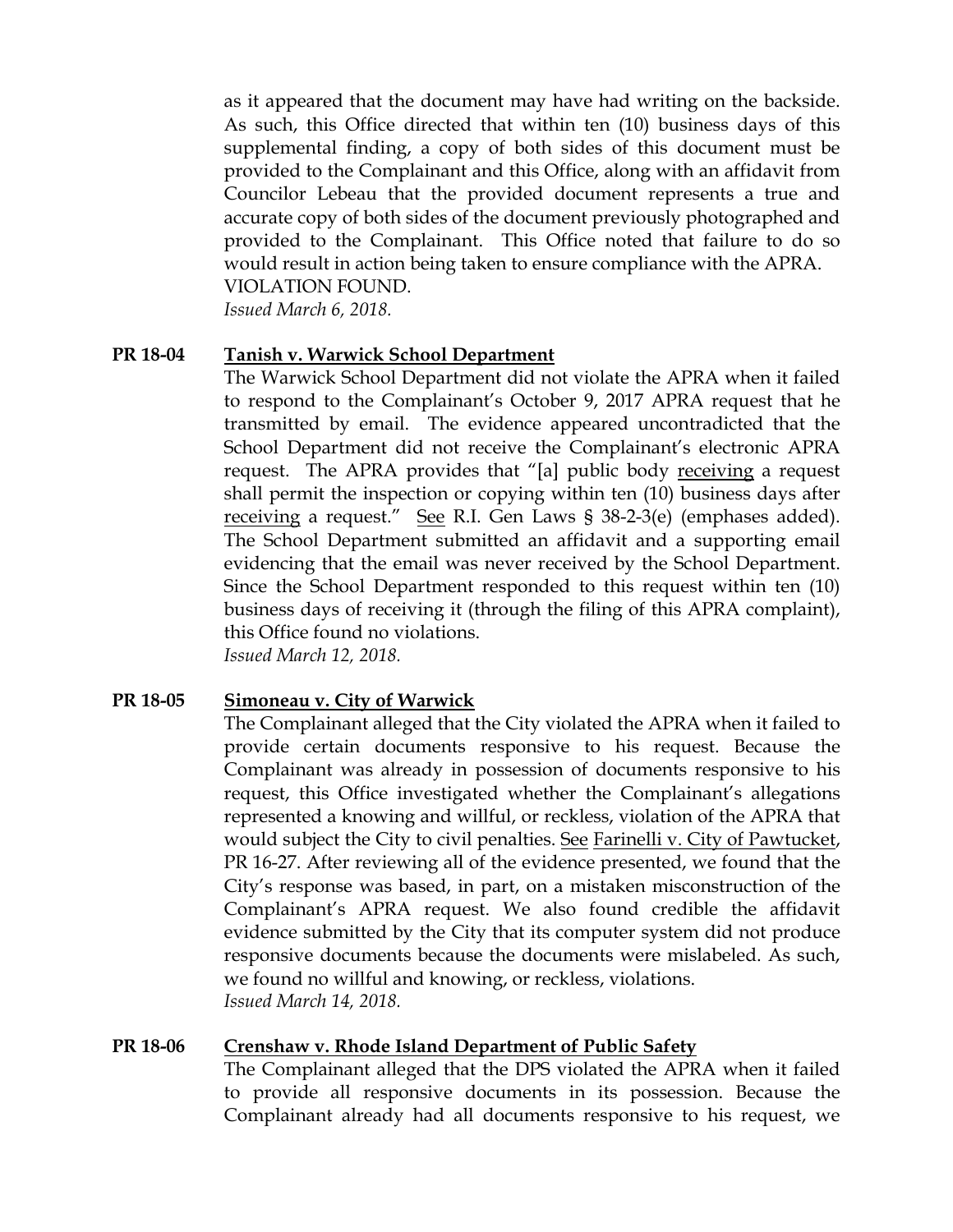investigated whether the Complainant's allegations represented a knowing and willful, or reckless, violation of the APRA that would subject the DPS to civil penalties. See Farinelli v. City of Pawtucket, PR 16-27. After reviewing all of the evidence presented, we found that the DPS did provide documents responsive to the requests. Moreover, the DPS's efforts to further assist the Complainant after responding to his requests by answering questions belies any "specific intent" to violate the APRA. See Carmody v. Rhode Island Conflict of Interest Comm'n, 509 A.2d 453, 459 (R.I. 1986). As such, we found no willful and knowing, or reckless, violations.

*Issued March 14, 2018.*

#### **PR 18-07 Fernandes v. Foster Center Volunteer Fire Center**

**OM 18-07** The Complainant alleged that the FCVFC violated the OMA by failing to post sufficient notice and failing to post sufficient and/or timely meeting minutes for numerous meetings. With respect to these OMA allegations, Complainant provided no indication that these alleged defects specifically disadvantaged him, instead providing only conclusory assertions. Because bare assertions of interest are insufficient to demonstrate "aggrieved" status, we found that Complainant had not met his burden under the Graziano standard. See R.I. Gen. Laws § 42-46-8(a); see also Graziano v. Rhode Island State Lottery Commission, 810 A.2d 215 (R.I. 2002). We next addressed Complainant's allegation that the FCVFC failed to respond to his APRA request. The evidence indicated that the FCVFC is a separate and independent entity without an established agency relationship with any governmental entity. As such, we found that FCVFC is not a "public body" under the APRA. Therefore, we found no violations. *Issued March 19, 2018.*

#### **PR 18-08 Harris v. City of Providence**

The Complainant alleged that the City violated the APRA when it made approximately 500 redactions when producing over 5,000 calendar entries. Based on our in camera review, we found each redaction proper under the APRA. Numerous entries – such as those regarding interviewees who were not hired, those regarding a public official's safety, and those regarding the attorney-client privilege – were appropriately redacted in a manner consistent with our precedent and case law. Other entries were appropriately redacted where the public interest in disclosure did not outweigh the implicated privacy interests. See R.I. Gen. Laws § 38-2-  $2(A)(I)(b)$ . We also noted that the Complainant did not submit any evidence that any City employee had engaged in any improper conduct nor did our in camera review disclose any such evidence. We concluded that the information redacted by the City did not advance the public interest in knowing "what their government is up to," U.S. Dept. of Justice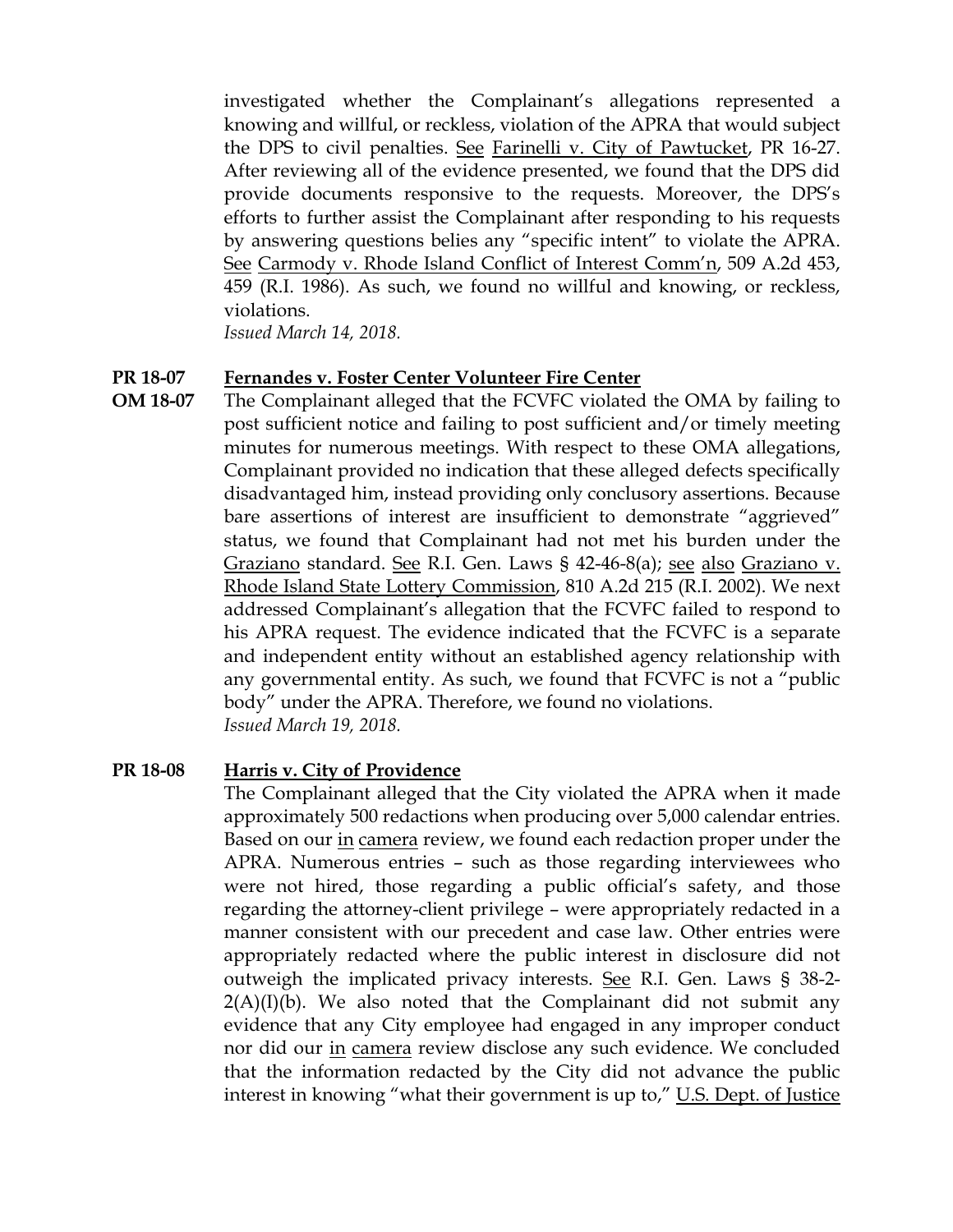v. Reporters Committee for Freedom of the Press, 489 U.S. 749, 773 (1989), and/or was otherwise properly redacted. We found no violations. *Issued April 2, 2018.*

## **PR 18-09 Harris v. City of Providence**

The Complainant alleged that the City violated the APRA when it responded to her request by seeking prepayment and stating that review and redaction would take 123 hours. Based on the evidence presented, including the large scope of the request, we found that this estimate was reasonable. See R.I. Gen. Laws § 38-2-4(b). Specifically, we noted that the Complainant's request for approximately 7,400 calendar entries equated to one minute of review and redaction per entry. Based on the City's documented time responding to a previous similar request concerning calendar entries, we found that the City's estimate did not violate the APRA.

*Issued April 2, 2018.*

## **PR 18-10 Peckham v. City of Pawtucket**

The Complainant alleged that the City violated the APRA when it failed to provide a document responsive to his request. Although we had concerns whether the Complainant's request fell within the ambit of the APRA, we noted that because the Complainant already had the requested document, we only needed to determine whether his allegations represented a knowing and willful, or reckless, violation of the APRA that would subject the City to civil penalties. See R.I. Gen. Laws § 38-2-8. Having framed this narrow issue, and after reviewing all the evidence presented, we found no evidence of a willful and knowing, or reckless, violation. We noted that misconstruing an APRA request "is a mistaken act, not a willful, knowing, or reckless one." Simoneau v. City of Warwick, PR 18-05. We also noted that the City's determination that it did not maintain the requested document – even though it subsequently provided the requested document – may very well have been correct. Finally, we found that the City's initial intended response that it did not have any responsive documents was preceded by an adequate search. Accordingly, we found no violations.

*Issued May 16, 2018.*

## **PR 18-11 Pierson v. Central Coventry Fire District**

The Central Coventry Fire District violated the APRA when it failed to respond to the Complainant's APRA request dated September 18, 2017. The evidence revealed that the Complainant made an APRA request on September 15, 2017, which the Fire District responded to on September 18, 2017 at 4:00 PM. The Complainant made another APRA request for a similarly-related document on September 18, 2017 at 9:14 PM to which the Fire District failed to respond. This Office directed the Fire District to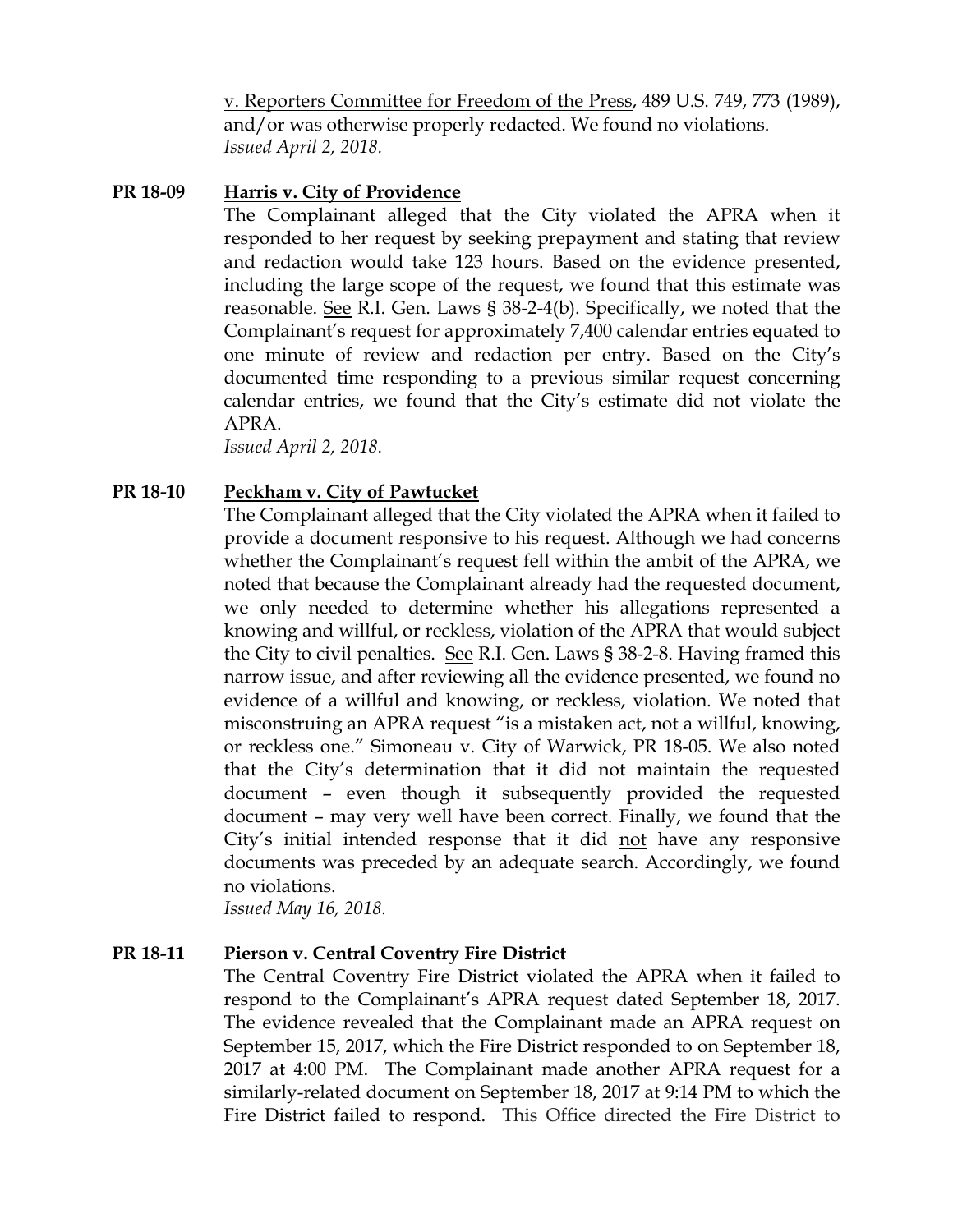respond to the Complainant's September 18, 2017 APRA request within ten (10) business days of this finding in a manner consistent with this finding and the APRA. VIOLATION FOUND*. Issued May 31, 2018.*

## **PR 18-12 Paiva v. Rhode Island Department of Corrections**

An inmate incarcerated for life in prison requested the job applications of two correctional officers and after being denied certain information, namely the name of the elementary school or secondary school last attended, the type of high school, the highest and lowest salary for prior employment, and the dates of prior employment, filed a complaint with this Office. Based upon Gallop v. Adult Correctional Institutions, 182 A.3d 1137 (R.I. 2018), the Complainant is civilly dead and has no right to file an Access to Public Records Act complaint. Independent of Gallop, the public interest in disclosure of the requested information is not outweighed by the privacy interest, and therefore, is exempt from disclosure. See R.I. Gen. Laws  $\S 38-2-2(4)(A)(I)(b)$ . *Issued June 5, 2018.*

# **PR 18-13 DiGregorio v. Town of Exeter**

The Town of Exeter did not violate the APRA when the evidence revealed that the Complainant's APRA request was made to a member of a public body. The request was personally directed to a Town Council member. The Councilor by himself is not a public body. As such, the Complainant's APRA request represented a legal nullity and we found no violation relating to this APRA request. See Robinson v. Malinoff, 770 A.2d 873 (R.I. 2001).

*Issued June 15, 2018.*

## **PR 18-14 Residences at Slatersville Mill v. Town of North Smithfield**

**OM 18-19** Because the subject-matter of this Complaint is the same subject-matter of a lawsuit pending in the Rhode Island Superior Court by the Complainant, this Office dismissed the Complaint filed with this Office since it is duplicative with the lawsuit that has already been filed. *Issued June 22, 2018.*

## **PR 18-15 Cote v. Warwick Fire Department**

The Complainant alleged that the Fire Department violated the APRA when it denied his request for documents on the grounds that they did not exist. The Complainant alleged that the documents did exist. We found that the Complainant's request unequivocally sought completed forms. Since no completed forms existed at the time of the Complainant's request, the Fire Department did not violate the APRA by failing to provide non-existent documents. See, e.g., Murphy v. City of Providence,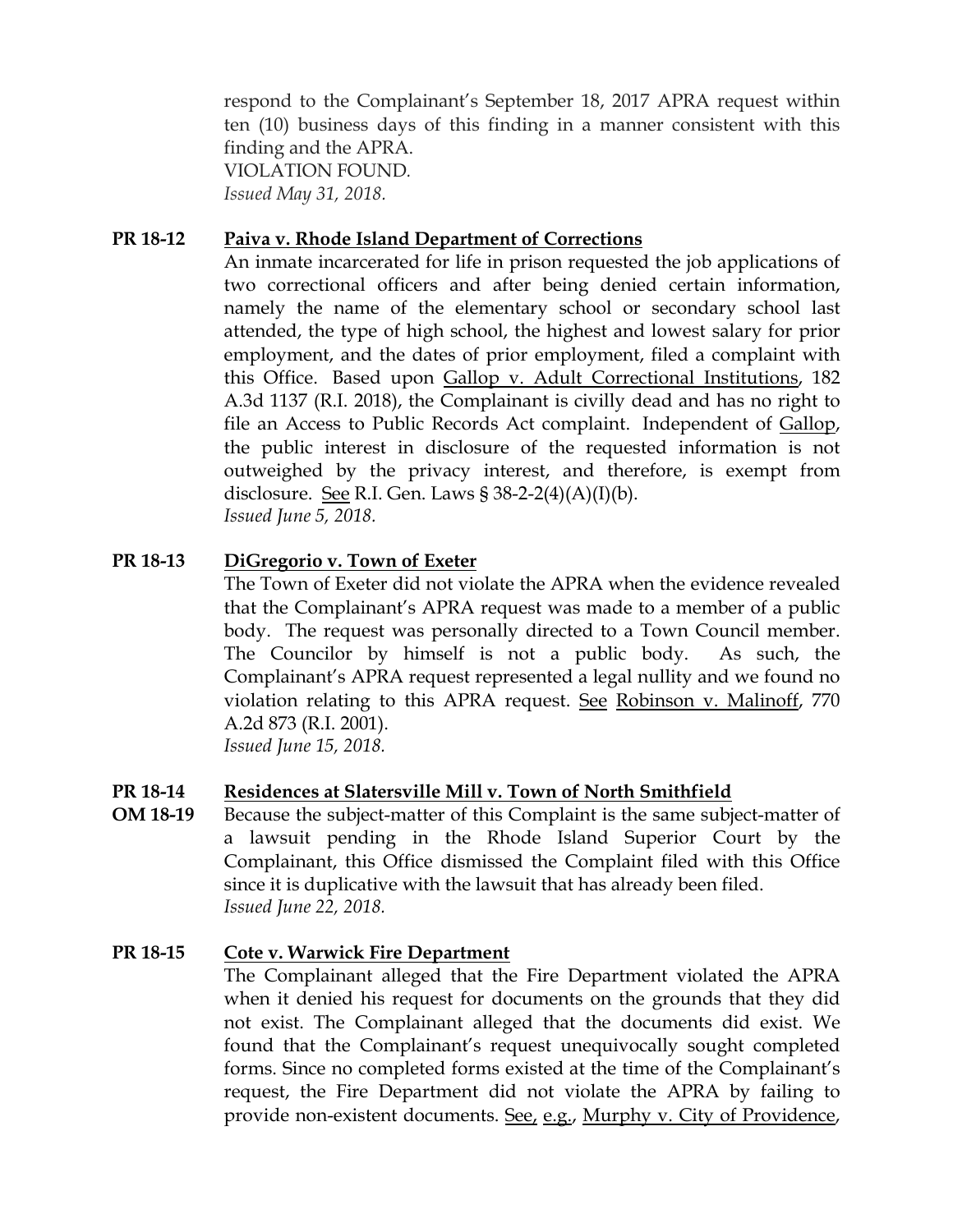PR 15-07; O'Rourke v. Bradford Fire District, PR 13-11. Accordingly, we found no violation. *Issued June 27, 2018.*

## **PR 18-16 Boynton v. Rhode Island Interscholastic League**

The Complainant alleged that the RIIL failed to respond to his requests for documents. The RIIL maintained that they are not a "public body" under the APRA. In determining whether the RIIL is a "public body" pursuant to the APRA, we found that the RIIL is not "acting on behalf of and/or in place of" a governmental entity. R.I. Gen. Laws § 38-2-2(1). Indeed, no evidence was presented that any school committee has expressly delegated any services to the RIIL. Instead, the evidence demonstrated that, as a  $501(c)(3)$  nonprofit corporation, the RIIL elects its own members and maintains control of its finances. As membership is voluntarily determined by a school's principal, including private schools, the RIIL operates completely independently from any school committee. These facts are corroborated by the Rhode Island Supreme Court's decision in Hebert v. Ventetuolo, 480 A.2d 403, 407 (R.I. 1984). Therefore, we found that the RIIL was not a "public body" under the APRA, and, accordingly, found no violations. *Issued June 27, 2018.*

## **PR 18-17 Dunlap v. Providence School Department**

The School Department did not violate the APRA when it denied a request for a videotape depicting a minor. Even if the requester had an enhanced interest in the requested record, an APRA request must be evaluated with respect to the public at-large, not the interest of the particular requester. Also, the School Department did not violate the APRA when it failed to respond to an appeal within ten (10) business days since the appeal was not directed to the "chief administrative officer." See R.I. Gen. Laws § 38-2-2(2). *Issued July 11, 2018.*

## **PR 18-18 Brogan v. Portsmouth Police Department**

Because the subject-matter of this Complaint is the same subject-matter of a lawsuit pending in the Rhode Island Superior Court by the Complainant, this Office dismissed the Complaint filed with this Office since it is duplicative with the lawsuit that has already been filed. *Issued July 24, 2018.*

# **PR 18-19 Burke v. Exeter West Greenwich Regional School District**

**OM 18-32** Based upon this Office's in camera review of the executive session meeting minutes, the Exeter West Greenwich Regional School District did not violate the OMA. The evidence revealed that the School District properly convened into executive session and its discussion was proper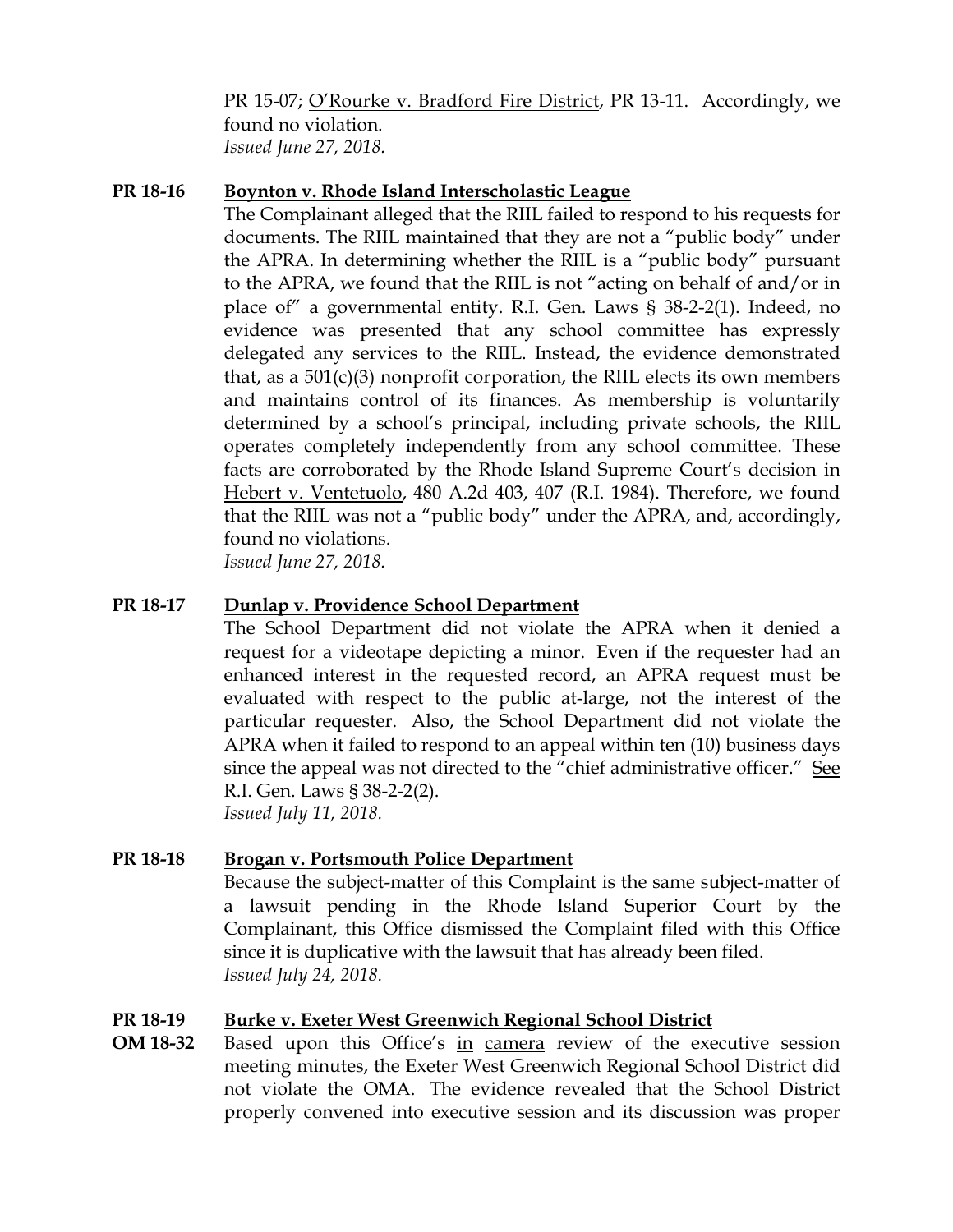under R.I. Gen. Laws § 42-46-5(a)(2). The evidence also revealed that the School District did not violate the APRA as the request concerned matters related to the Complainant's school employment and/or non-renewal and, as a union member, the Complainant was represented by legal counsel. The School District reasonably relied on the representations of the Complainant's union attorney that the APRA request could be held "in abeyance." See R.I. Supreme Court Art. V, Rule 4.2. *Issued August 6, 2018.*

## **PR 18-20 McCutcheon v. Pascoag Fire District**

The Pascoag Fire District violated the APRA when it failed to respond to a request in a timely manner. The Fire District was directed to file a supplemental response so that this Office could examine and determine whether the violation was "knowing and willful" or "reckless" within R.I. Gen. Laws § 38-2-8. The Fire District was also directed to describe its search efforts for a document that was requested, but that the Fire District indicated it could not locate.

*VIOLATION FOUND. Issued August 6, 2018.*

# **PR 18-21 Beaudry v. City of Providence**

The Complainant's APRA request sought weekly certified payroll records of Martone Service Company's purported subcontractor, New England Masonry. We found no evidence that a separate document concerning New England Masonry existed that was being improperly withheld. Since no weekly certified payroll for New England Masonry existed at the time of the Complainant's request, the City did not violate the APRA by failing to provide a non-existent document. See R.I. Gen. Laws § 38-2-3(h). *Issued August 8, 2018.*

## **PR 18-22 Tax Sale Nerd v. City of Cranston**

The Complainant filed an anonymous complaint asking this Office to file a lawsuit for alleged violations of the APRA and seeking injunctive relief. While R.I. Gen. Laws 38-2-3(j) provides that a public body shall not require, "as a condition of fulfilling a public records request, that a person or entity provide a reason for the request or provide personally identifiable information about him/herself," we are aware of no authority that would permit this Office to file a lawsuit on behalf of a person without the identity of that person being known to the parties and the court. Indeed, court rules would require the identity to be disclosed. The anonymous nature of this complaint allowed the Complainant to avoid certain issues and hindered the public body's ability to defend against the complaint.

*Issued August 17, 2018.*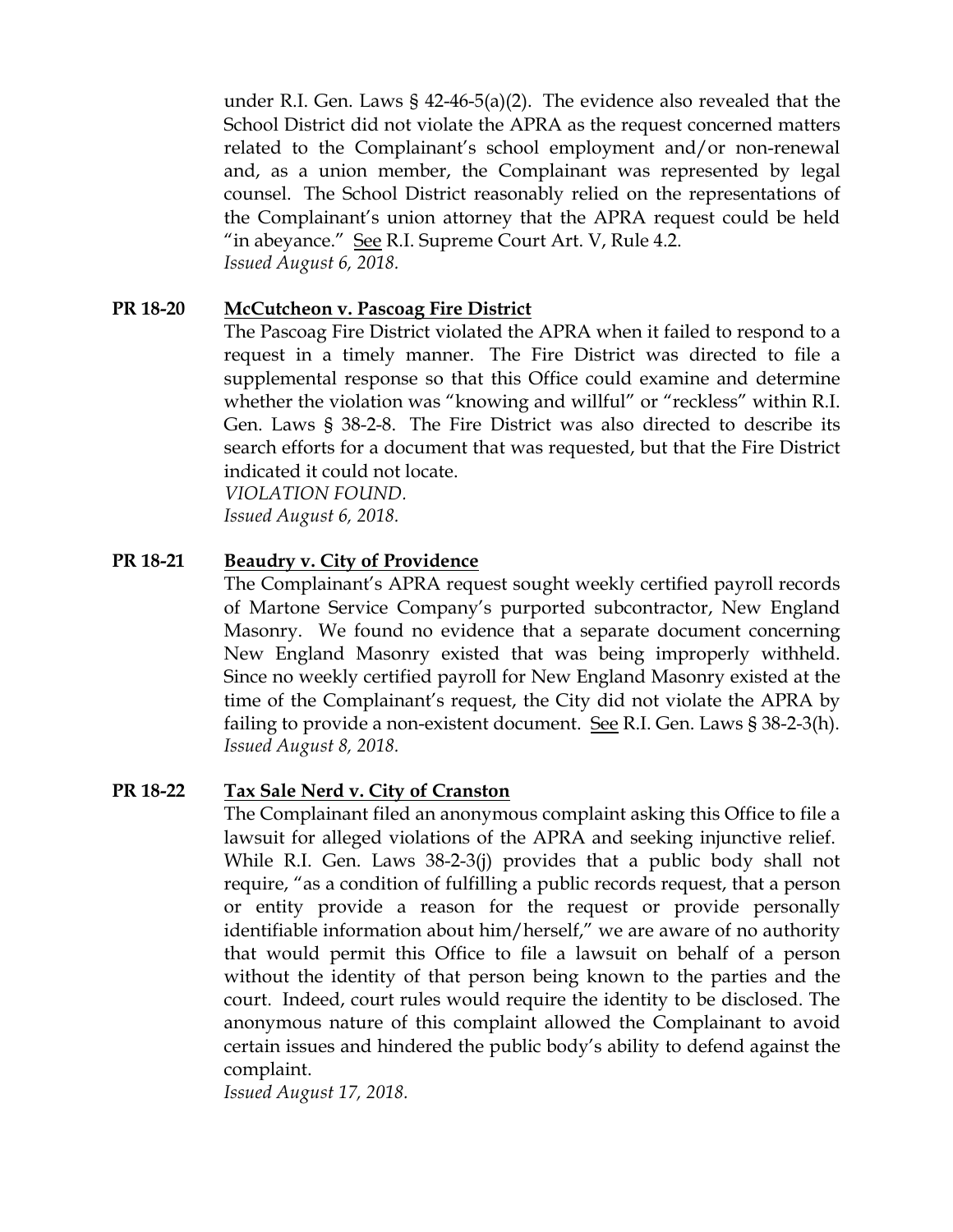## **PR 18-23 Tax Sale Nerd v. City of Cranston / Tax Sale Nerd v. Coventry Fire District**

The Complainant filed an anonymous complaint asking this Office to file a lawsuit for alleged violations of the APRA and seeking injunctive relief. While R.I. Gen. Laws 38-2-3(j) provides that a public body shall not require, "as a condition of fulfilling a public records request, that a person or entity provide a reason for the request or provide personally identifiable information about him/herself," we are aware of no authority that would permit this Office to file a lawsuit on behalf of a person without the identity of that person being known to the parties and the court. Indeed, court rules would require the identity to be disclosed. The anonymous nature of this complaint allowed the Complainant to avoid certain issues and hindered the public body's ability to defend against the complaint.

*Issued August 17, 2018.*

## **PR 18-24 Davis v. City of Providence**

The Complainant alleged that the City violated the APRA when it disclosed a requested list of condemned properties but redacted the street numbers of the properties. After weighing the public interest in disclosure against any privacy interests, we found that there was a public interest in disclosure of the street numbers that outweighed the privacy interests. The matter thus differed in kind from Shorey v. City of Pawtucket, PR 16- 53. Accordingly, we found that the City violated the APRA when it redacted the street numbers. The City was directed to disclose the document with the street numbers unredacted.

VIOLATION FOUND. *Issued August 17, 2018.*

## **PR 18-25 Handy Law v. Coastal Resources Management Council**

The Complainant alleged that the CRMC violated the APRA when it withheld requested documents pursuant to R.I. Gen. Laws § 38-2-2(4)(K). The CRMC maintained that we should find no violation because the Complainant had not followed the CRMC's APRA procedures, but as best as we could tell, the APRA request ultimately was received in the correct location and was handled according to the CRMC's procedures. While there certainly are instances where failure to adhere to a public body's APRA procedures will effectively invalidate a request for documents, the specific facts here counseled reaching the merits of the complaint. Turning to the gravamen of the complaint, we noted that other than broadly asserting that  $\S 38-2-2(4)(K)$  is implicated, the CRMC never explained in their initial response to the Complainant, their response to the Complainant's appeal, or in their substantive response to this Office, which particular subset of this APRA exemption is applicable. Their failure to do so was inconsistent with the CRMC's burden under R.I. Gen.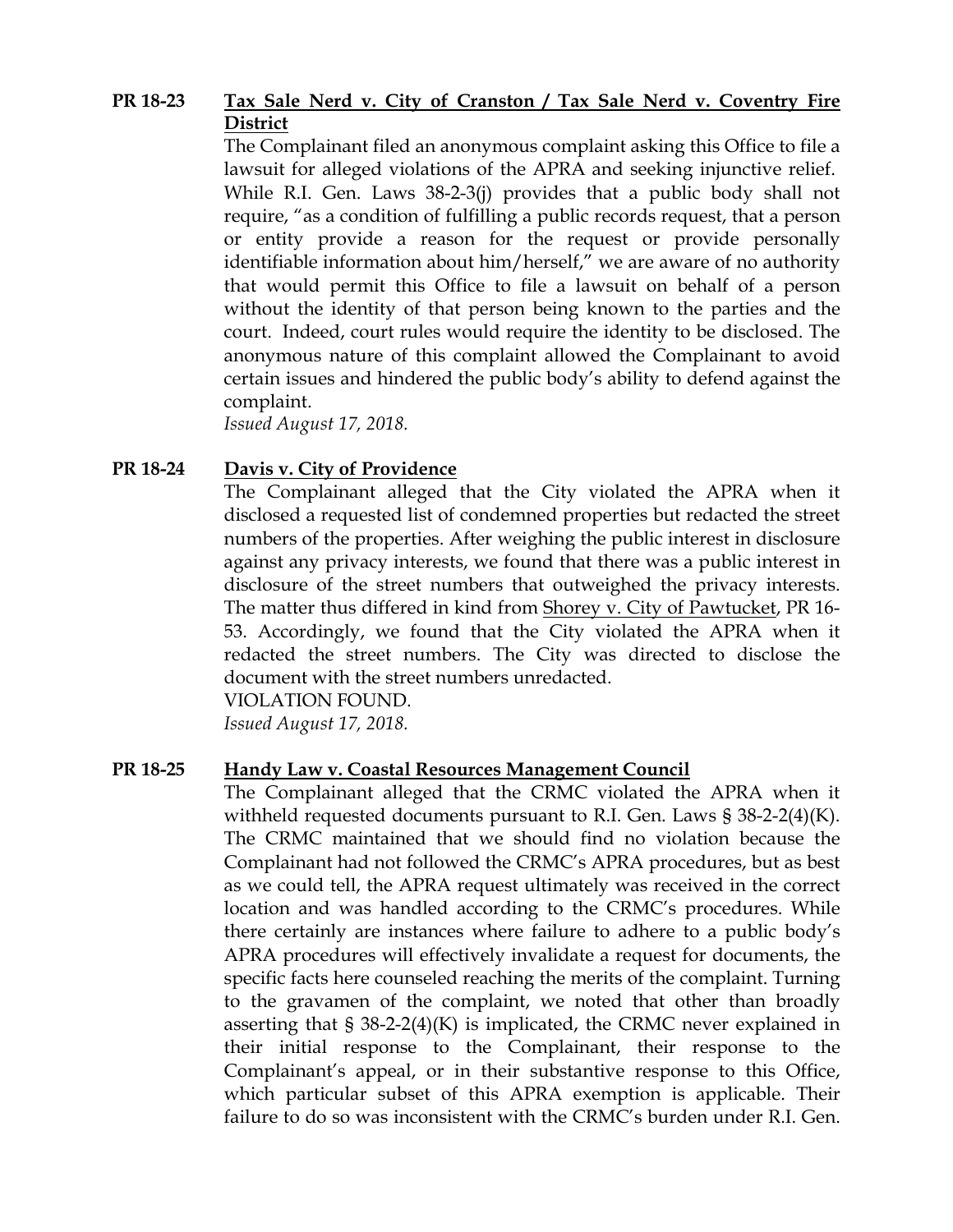Laws § 38-2-10. We therefore concluded that the CRMC's failure to release the requested documents violated the APRA. The CRMC was directed to disclose the documents. VIOLATION FOUND. *Issued August 17, 2018.*

## **PR 18-26 Clifford v. Town of North Smithfield**

The Town of North Smithfield violated the APRA when it denied the Complainant's request to view a financial report, claiming it was an exempt correspondence to an elected official in his official capacity, pursuant to R.I. Gen. Laws § 38-2-2(4)(M). This Office determined that the financial report was not exempt because it did not qualify as a "correspondence" under the exemption. This Office directed the Town to respond to the Complainant's APRA request within ten (10) business days from the date of this finding in a manner consistent with this finding and the APRA.

VIOLATION FOUND. *Issued August 21, 2018.*

## **PR 18-27 Clifford v. North Smithfield Municipal Building Review Task Force**

**OM 18-24** The Complainant alleged that the MBRTF violated the APRA by withholding a responsive document and violated the OMA by improperly discussing items during executive sessions, insufficiently specifying the litigation discussed on meeting agendas, and failing to timely submit meeting minutes to the Town Clerk. With respect to the APRA allegation, we found no violation. We noted that the requested document was not maintained by the MBRTF and, in any event, that the requested document no longer existed at the time of the APRA request. With respect to the first OMA allegation, based on our in camera review we found all six contested discussions appropriate for executive session. See R.I. Gen. Laws §§ 42-46- 5(a)(2), (3). With respect to the second OMA allegation, we found that two of the seven meeting agendas in question insufficiently identified the number of litigation matters discussed in executive session. However, we did not find a willful or knowing violation. With respect to the third OMA allegation, we found that the Complainant had not adequately articulated that he was "aggrieved" by the alleged violations. R.I. Gen. Laws § 42-46- 8(a). The Complainant failed to identify how the allegedly late filed minutes aggrieved him during the period for which they were unavailable. Accordingly, we found that the Complainant had no standing to bring these allegations. *Issued August 21, 2018.*

## **PR 18-28 Musella v. Central Coventry Fire District**

**OM 18-25** The complainant alleged the Fire District violated the APRA by failing to post its APRA procedures on its website. Because the Fire District's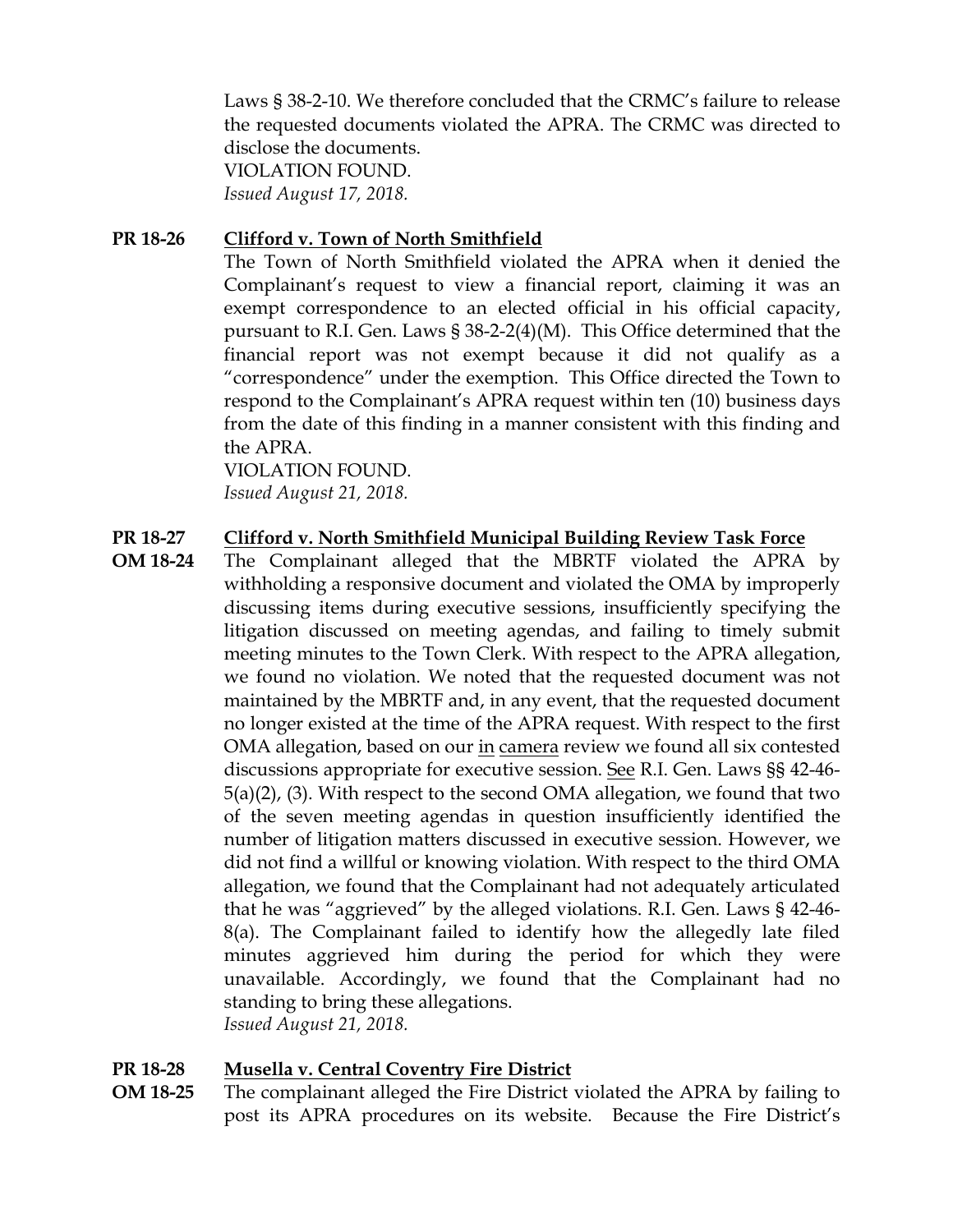website presently contains its APRA procedures, this Office determined that injunctive relief was not appropriate. Also, there was no evidence of a willful and knowing, or reckless violation, assuming that the Fire District's past conduct violated the APRA. The complainant also alleged the Fire District violated the APRA by not having a mechanism to make an anonymous APRA request. This Office found no APRA violation because although the Fire District's public request form included fields for identifiable information, no evidence was submitted that the Fire District required her to provide such information as a condition to having any public records request fulfilled. The complainant alleged that the Fire District violated the OMA by failing to maintain meeting minutes at its office and failing to post minutes for certain meetings. This Office found that the complainant lacked standing to bring the OMA complaint because she did not demonstrate that she was aggrieved by the alleged OMA violations, that the meetings complained of were cancelled, and/or that the subject meetings did not fall within the scope of the OMA. *Issued September 21, 2018.*

#### **PR 18-29 Cushman v. City of Warwick**

Complainant alleged that the City violated the APRA when it failed to provide a 2017 version of a particular document. Because the Complainant already had the 2017 document responsive to his request, we investigated whether the Complainant's allegations represented a knowing and willful, or reckless violation of the APRA that would subject the City to civil penalties, assuming that a violation even occurred. See Farinelli v. City of Pawtucket, PR 16-27. The undisputed evidence indicated that the City did not have the 2017 document at the time of the APRA request. The failure of a public body to produce records that do not exist does not violate the APRA. See Murphy v. City of Providence, PR 15-07. Moreover, the City's subsequent creation and disclosure of the 2017 document went beyond the APRA's requirements and decidedly counseled against finding a willful and knowing, or reckless, violation. See Carmody v. Rhode Island Conflict of Interest Comm'n, 509 A.2d 453, 459 (R.I. 1986). *Issued October 4, 2018.*

## **PR 18-30 Norton v. Pawtucket School Department**

The Complainant alleged the Pawtucket School Department violated the APRA because the document it provided in response to his request was not the document the Complainant sought. This Office found no violation of the APRA because it was the Complainant's duty as requestor to frame his request with sufficient particularity, which he did not do until after the School Department responded. Additionally, the evidence demonstrated that the School Department did not maintain or keep a document like the one the Complainant sought through his request, nor does the APRA require the School Department to create such a document.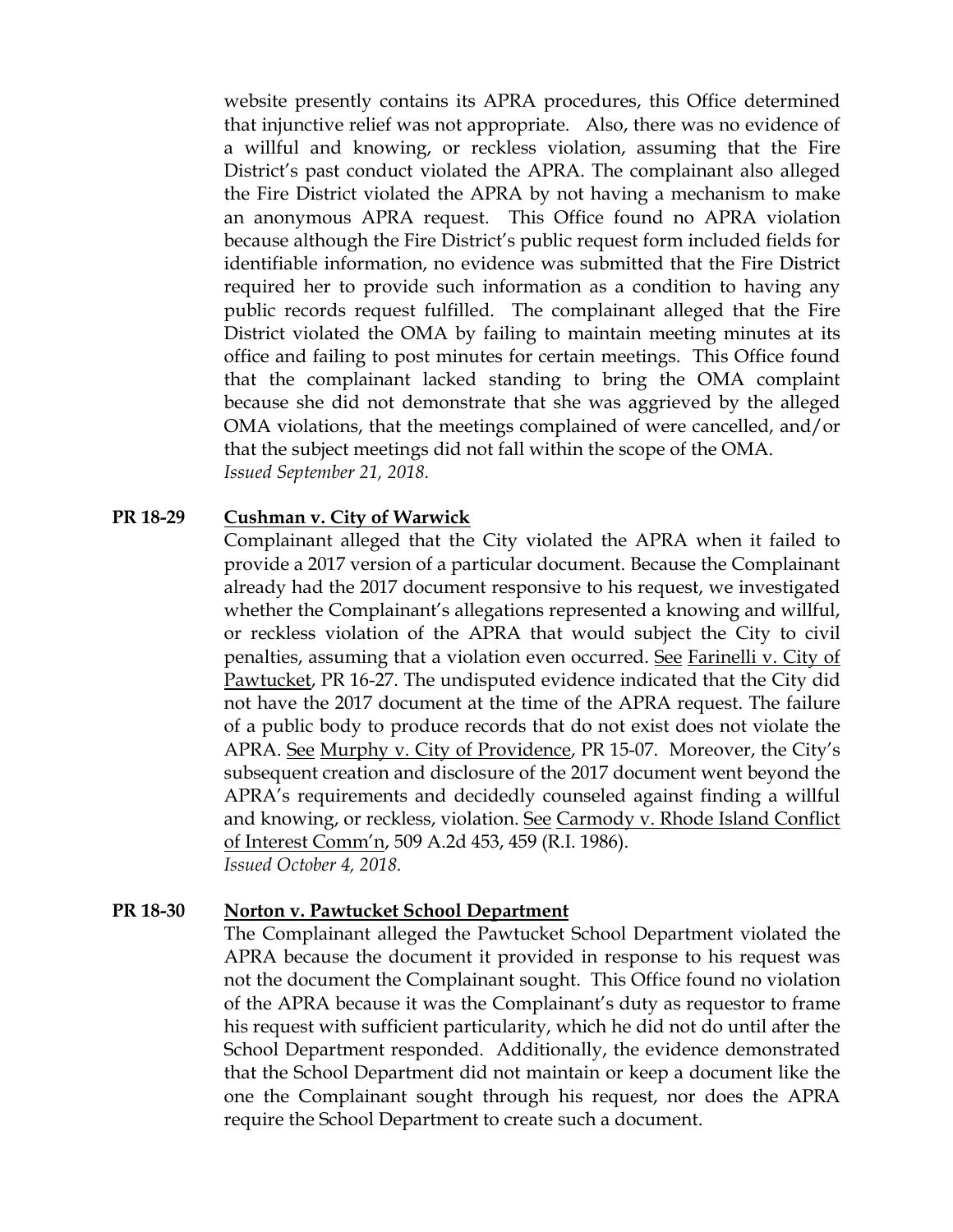*Issued November 5, 2018.*

# **PR 18-31 Howard v. RI Department of Environmental Management**

The Complainant alleged the Department of Environmental Management ("DEM") violated the APRA when the Complainant requested copies of certain written conservation management plans for farmland property and DEM provided four written conservation plans but did not provide nine additional plans. The evidence before this Office revealed that DEM does not have the additional records in its possession and provided the Complainant with all the files and documents it had that were responsive to her request. Because the APRA does not require "a public body to reorganize, consolidate, or compile data not maintained by the public body," R.I. Gen. Laws § 38-2-3(h), this Office found no violation of the APRA.

*Issued November 5, 2018.* 

# **PR 18-32 Nesi v. Rhode Island State Council on the Arts and Rhode Island Film & Television Office**

Complainant alleged that the RISCA violated the APRA when it produced information responsive to his request but redacted information concerning the "Anticipated Amount of Motion Picture Tax Credit" pursuant to R.I. Gen. Laws § 38-2-2(4)(B). We observed that another statute – R.I. Gen. Laws  $\S$ § 44-31.2-6.1(f), (g) – already governed the timing of disclosure of this information. Because the General Assembly has specifically indicated that motion picture tax credits become public after the tax credits have been received, and because at the time of the Complainant's request the tax credits had not yet been awarded, we found no violation. We found nothing in the APRA that upset the more-specific tax statute on this point. *Issued November 7, 2018.*

# **PR 18-33 Iacobucci v. Town of Lincoln**

The Town of Lincoln violated the APRA when it failed to respond to the Complainant's APRA request within ten (10) business days. See R.I. Gen. Laws § 38-2-7. As the Complainant was in possession of the responsive documents, injunctive relief was not appropriate. Based upon the specific facts, this Office concluded that the Town's failure to timely respond to the APRA request was not a willful and knowing, or reckless violation. VIOLATION FOUND.

*Issued November 7, 2018.*

## **PR 18-34 Milkovits v. Cranston Police Department**

The Complainant alleged that the Police Department violated the APRA when it withheld a requested arrest report pursuant to R.I. Gen. Laws § 12-1-12 and R.I. Gen. Laws §  $38-2-2(4)(D)(c)$ . We noted that a 1984 letter from then-Attorney General Dennis J. Roberts to then-Superintendent of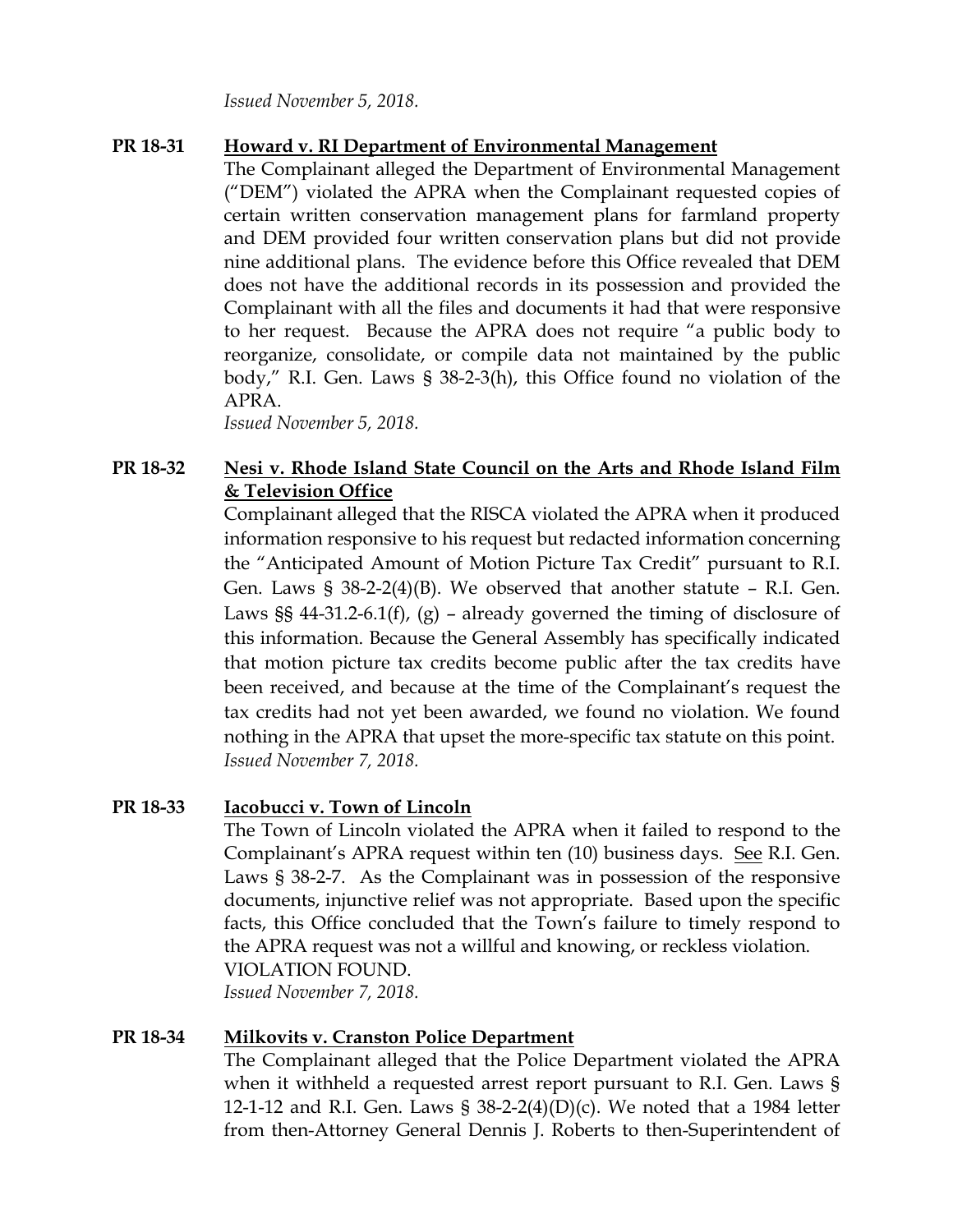the Rhode Island State Police Colonel Walter E. Stone explained that R.I. Gen. Laws § 12-1-12 does not apply to arrest reports. We then considered whether the arrest report would constitute "an unwarranted invasion of personal privacy." R.I. Gen. Laws § 38-2-2(4)(D)(c). We observed the "General Assembly's specific determination that arrest reports are public," though subject to limited redaction on a case-by-case basis. Radtke v. Rhode Island Department of Public Safety, PR 13-10. We also observed that the arrest report at issue was readily susceptible to redaction. We finally noted that the subject of the arrest report had not moved to seal the court records related to the arrest. We accordingly concluded that disclosure of the arrest report did not constitute an unwarranted invasion of personal privacy and that the Police Department violated the APRA by not disclosing it. We instructed the Police Department to disclose it, noting that the released arrest report could contain certain redactions but not the identity of the arrested individual. VIOLATION FOUND.

*Issued December 5, 2018.*

## **PR 18-35 DiZoglio v. City of Cranston**

The City of Cranston Building Department violated the APRA by failing to timely respond to two APRA requests hand-delivered on February 5, 2018. The City subsequently provided the complainant with documents and although the complainant alleged that other responsive documents were withheld by the City, we found no evidence to support this allegation. We also found no evidence that the City's failure to timely respond was the result of a willful and knowing, or reckless violation. VIOLATION FOUND.

*Issued December 17, 2018.*

#### **PR 18-36 Szerlag v. Town of East Greenwich**

The Complainant alleged that the Town violated the APRA by withholding certain documents, charging for certain produced documents, redacting signatures on produced documents, and demanding prepayment prior to search and retrieval. We found that the Town's responses to several categories of the APRA request were unsupported and accordingly instructed the Town to detail the search it undertook in responding to the requests and to explain whether it had any responsive documents. With respect to the produced documents, we found that they were fairly encompassed by the broad request and thus the Town did not violate the APRA by providing them. With respect to the redacted signatures, we noted the privacy interest inherent in one's signature but also found a public interest in knowing who was signing documents on behalf of the Town. We accordingly instructed the Town to reveal the name(s), but not the signature(s), of the signatory. Finally, we found the Town's request for a deposit prior to search and retrieval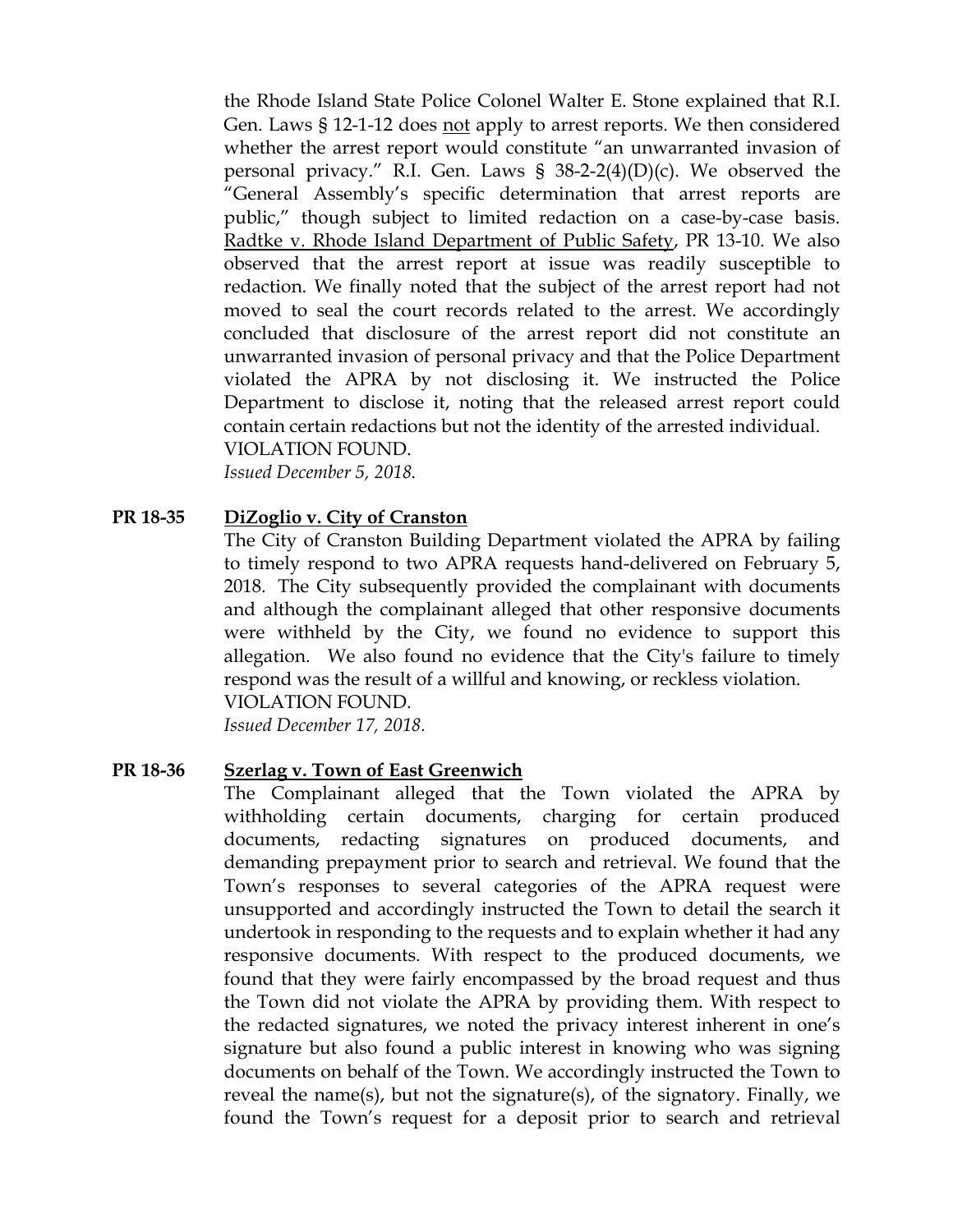without any connection to an estimate violated the APRA. However, because the Complainant took no issue with the final amount charged, we took no further action. VIOLATION FOUND.

*Issued December 21, 2018.*

#### **PR 18-37 Markey v. South Kingstown School Department**

The Complainant alleged that the SKSD violated the APRA when it withheld certain documents pursuant to R.I. Gen. Laws § 38-2-2(4)(M) and provided other documents with allegedly improper redactions. With respect to the withheld documents, the Complainant contended that the exemption contained at R.I. Gen. Laws § 38-2-2(4)(M) applied only to "elected officials" and thus did not cover officials appointed to positions to fulfill the remainder of an elected official's term. We declined to narrow R.I. Gen. Laws § 38-2-2(4)(M) to exclude appointed officials holding elected positions. With respect to the contested redactions, we noted that the vast majority of the redactions were of encryption and routing data that was non-substantive. The sole document our attention was directed to was provided in full, with only the encryption data redacted. We further noted that there were only two instances where the SKSD redacted arguably responsive information and that material was not related to the information sought. Therefore, we found no violations. *Issued December 21, 2018.*

#### **PR 18-38 The Providence Journal v. Rhode Island Secretary of State**

The Complainant alleged that the SOS violated the APRA when it produced the requested state voter list but withheld the days and months of voters' dates of birth. We first found that R.I. Gen. Laws § 17-6-5 does not require disclosure of the full dates of birth. We next weighed the public interest in disclosure against the privacy interest pursuant to R.I. Gen. Laws § 38-2-2(4)(A)(I)(b). On the facts presented, we found little evidence that the information captured by the broad request would further the public interest. As such, we concluded on this record that the privacy interest outweighed the public interest and that the APRA does not mandate disclosure of the full dates of birth here. However, we did not foreclose that full dates of birth could advance a public interest on a different record. We found no violations. *Issued December 31, 2018.*